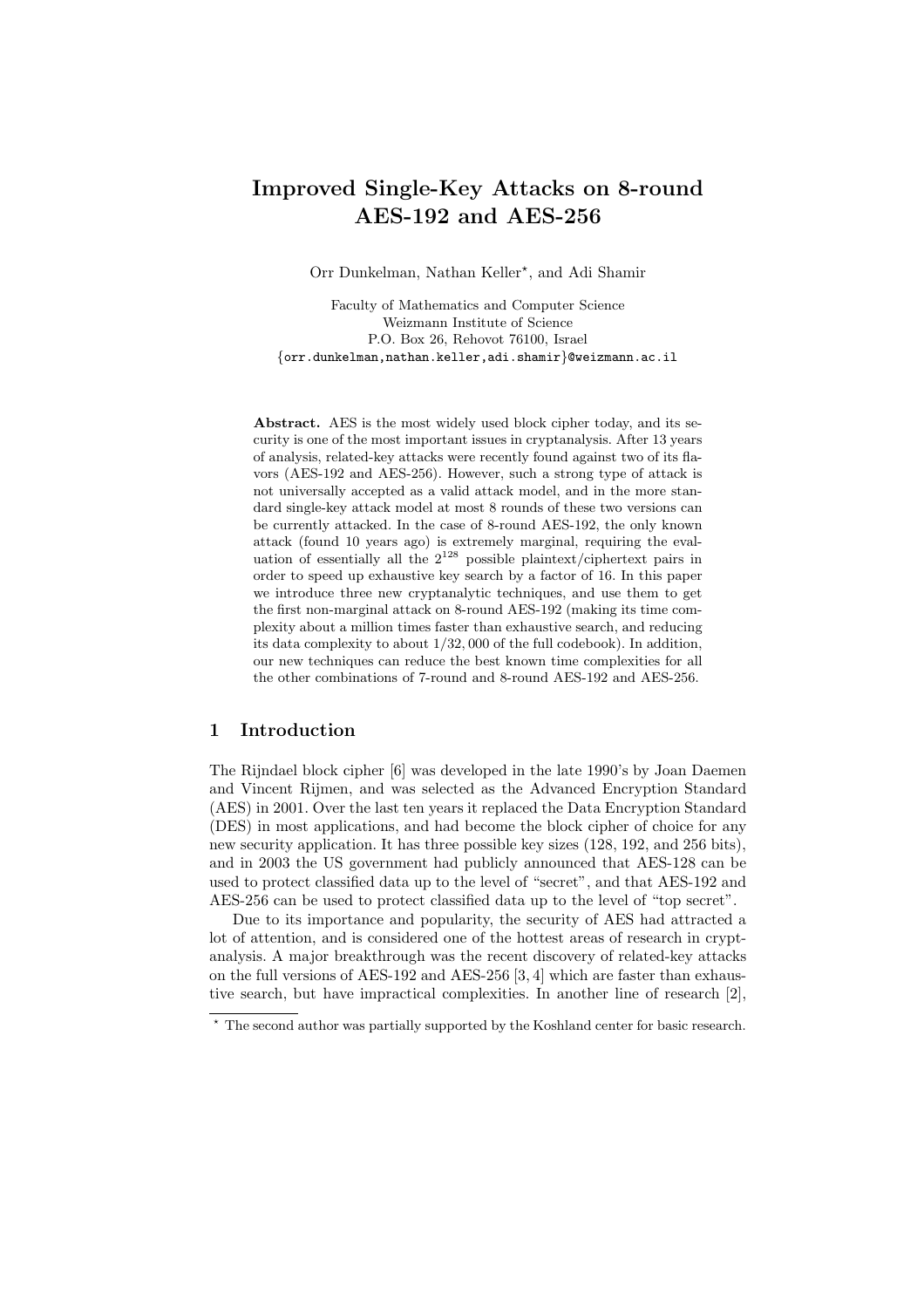related-key attacks requiring practical time complexity of  $2^{45}$  were found on AES-256 with up to 10 rounds, and related key attacks requiring semipractical time complexity of  $2^{70}$  were found on AES-256 with 11 rounds.

The main weakness of AES-192 and AES-256 exploited in these attacks was their extremely simple key schedule. In a related-key attack model, this made it possible to cancel data differences with corresponding key differences over many rounds of AES. This created a very high probability differential characteristic, which led to a greatly improved time complexity. However, such attacks make a very strong assumption that the adversary can ask the encryption box to modify the unknown key in a known way. Some of these attacks even assume that the adversary can obtain a large number of related keys, or that he can obtain related intermediate subkeys — see  $\lceil 3 \rceil$  for a discussion of these possibilities. Consequently, related-key attacks are important considerations during the design and certification stage of new ciphers, but are not considered a realistic threat in practical security protocols which use the block cipher in a standard way.

In this paper we consider the classical attack model of a single key and multiple known or chosen plaintext/ciphertext pairs. In this model the adversary has to deal with the very well designed data path of AES, and cannot directly benefit from its weak key schedule. Consequently, there are no known attacks on the full cipher on any one of the three flavors of AES, and the best we can do is to attack reduced round versions of AES. In the case of AES-256, the largest number of rounds that can be attacked is 8. In the case of AES-192 there is one attack on 8-round AES-192 which was published in [10], it is extremely marginal: It requires the evaluation of essentially all the possible plaintext/ciphertext pairs under the unknown key, and even then the time required to derive the key is only 16 times faster than exhaustive search (one can argue that given the complete codebook of size  $2^{128}$ , there is no need to find the actual key in order to easily decrypt any given ciphertext . . . ). In the case of AES-128, there are no known attacks on its 8-round version, but there are a few on 7-round variants.

In order to improve all these known attacks, and especially the marginal attack on 8-round AES-192 which no one was able to improve upon in the last ten years, we develop three new cryptanalytic techniques. Our starting point is the attack on 7-round AES developed by Gilbert and Minier [11], which constructs a large table of  $2^{72}$  entries, where each entry contains a sequence of 256 byte values. This idea was extended to 8-round AES by Demirci and Selçuk [7], who constructed an even larger table of  $2^{192}$  entries (again containing sequences of 256 byte values, which are constructed in a slightly modified way). Due to the  $2^{200}$ time required just to construct this table, this attack is worse than exhaustive search for 8-round AES-192, and can only be applied to 8-round AES-256.

Our first new idea (called *multiset tabulation*) is to replace the sequence of 256-byte values in each table entry by the multiset of its values. Even though we lose some information, we show that it is still possible to use such a table in order to discard with very high probability incorrect key guesses. This modification makes it possible to reduce the number of table entries (and thus also the time required to prepare the table) by a factor of  $2^{16}$ . An even bigger saving (by a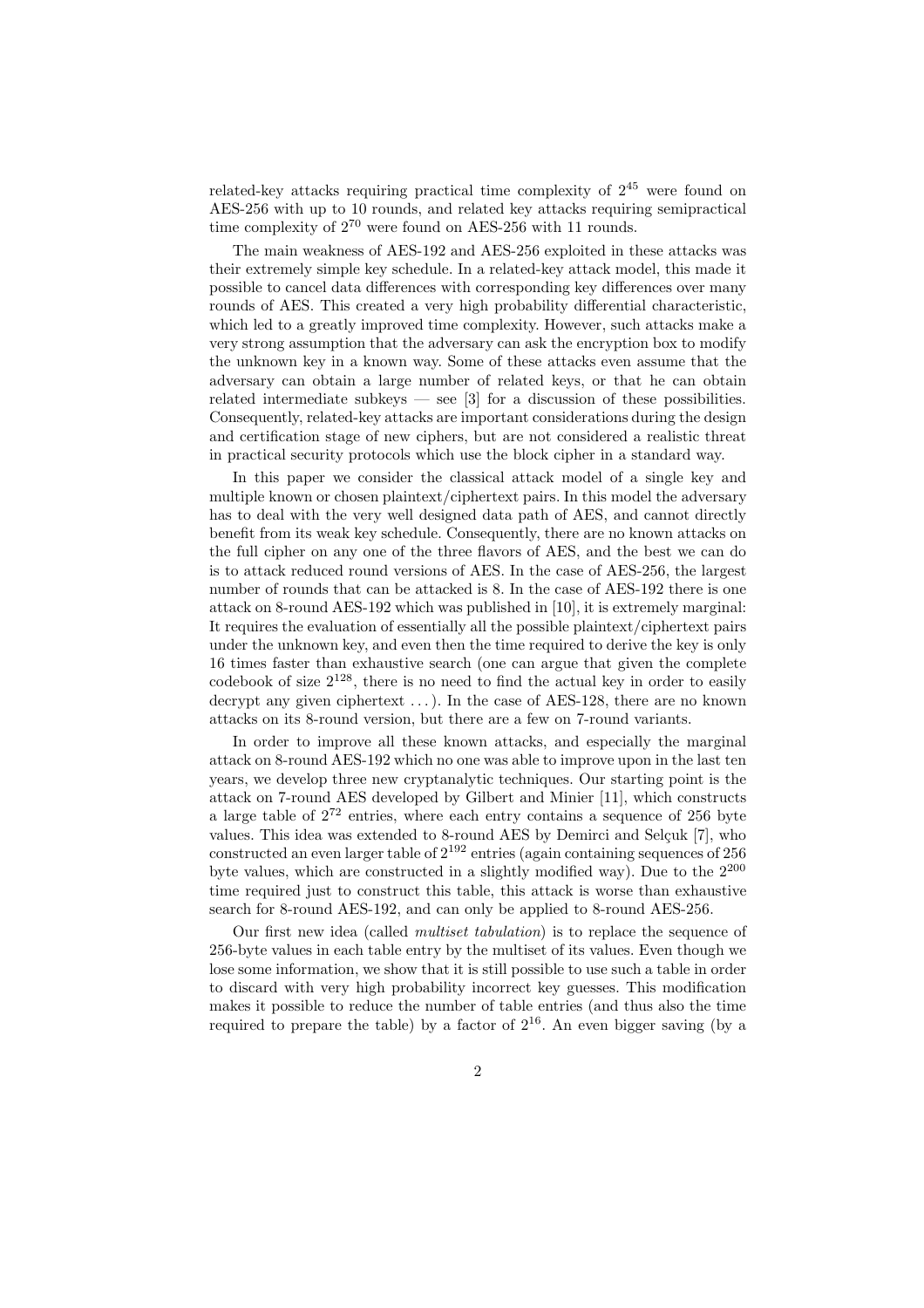factor of  $2^{57}$ ) in the size of the table is obtained by another new technique which we call *differential enumeration*. It uses some truncated differential (which need not have particularly high or low probability, as required in standard or impossible differential attacks) in order to enumerate the entries of such a table in a much more efficient way: Instead of directly enumerating state values, the adversary derives them indirectly by enumerating the input and output differential values of certain internal S-boxes. By reducing the space complexity in such a major way, we can now trade it off with the high time complexity of the Demirci and Selçuk attack in order to greatly improve it. Finally, we develop a new *key bridging* technique which exploits the weak key schedule of AES by using the following surprising observation: In the particular case of 8-round AES-192, it is possible to compute one byte of the whitening subkey (used before the first round) directly from four bytes of the last subkey (used at the end of the eighth round), despite their distance. Since our attack requires guessing these five subkey bytes in the first and last rounds, we get an extra savings of 2<sup>8</sup> in our time complexity.<sup>1</sup> By combining these three techniques, we can now break 8-round AES-192 in about one millionth of the complexity of exhaustive search.

Our new results are summarized and compared with previously known singlekey attacks in Table 1. As can be seen, our time complexities for 8-round AES are considerably better than the best previous results for both AES-192 and AES-256.

This paper is organized as follows: In Section 2 we describe the AES block cipher and introduce our notations. In Section 3 we describe the techniques used in previous attacks, and analyze their complexity. In Section 4 we introduce our new cryptanalytic techniques. We use them in Section 5 to improve the best known attacks on 7-round AES, and in Section 6 to improve the best known attacks on 8-round AES. Finally, in Section 7 we summarize our results.

# 2 A Short Description of AES

The advanced encryption standard (AES) [6] is an SP-network that supports key sizes of 128, 192, and 256 bits. A 128-bit plaintext is treated as a byte matrix of size  $4x4$ , where each byte represents a value in  $GF(2<sup>8</sup>)$ . An AES round applies four operations to the state matrix:

- SubBytes  $(SB)$  applying the same 8-bit to 8-bit invertible S-box 16 times in parallel on each byte of the state,
- ShiftRows  $(SR)$  cyclically shifting the *i*'th row by *i* bytes to the left,
- $-$  MixColumns (MC) multiplication of each column by a constant  $4x4$  matrix over the field  $GF(2^8)$ , and
- $-$  AddRoundKey (ARK)  $-$  XORing the state with a 128-bit subkey.

We outline an AES round in Figure 1.

 $1$  The same idea can be used to improve the time complexity of several other attacks such as  $[10, 14]$  by the same factor of  $2^8$ .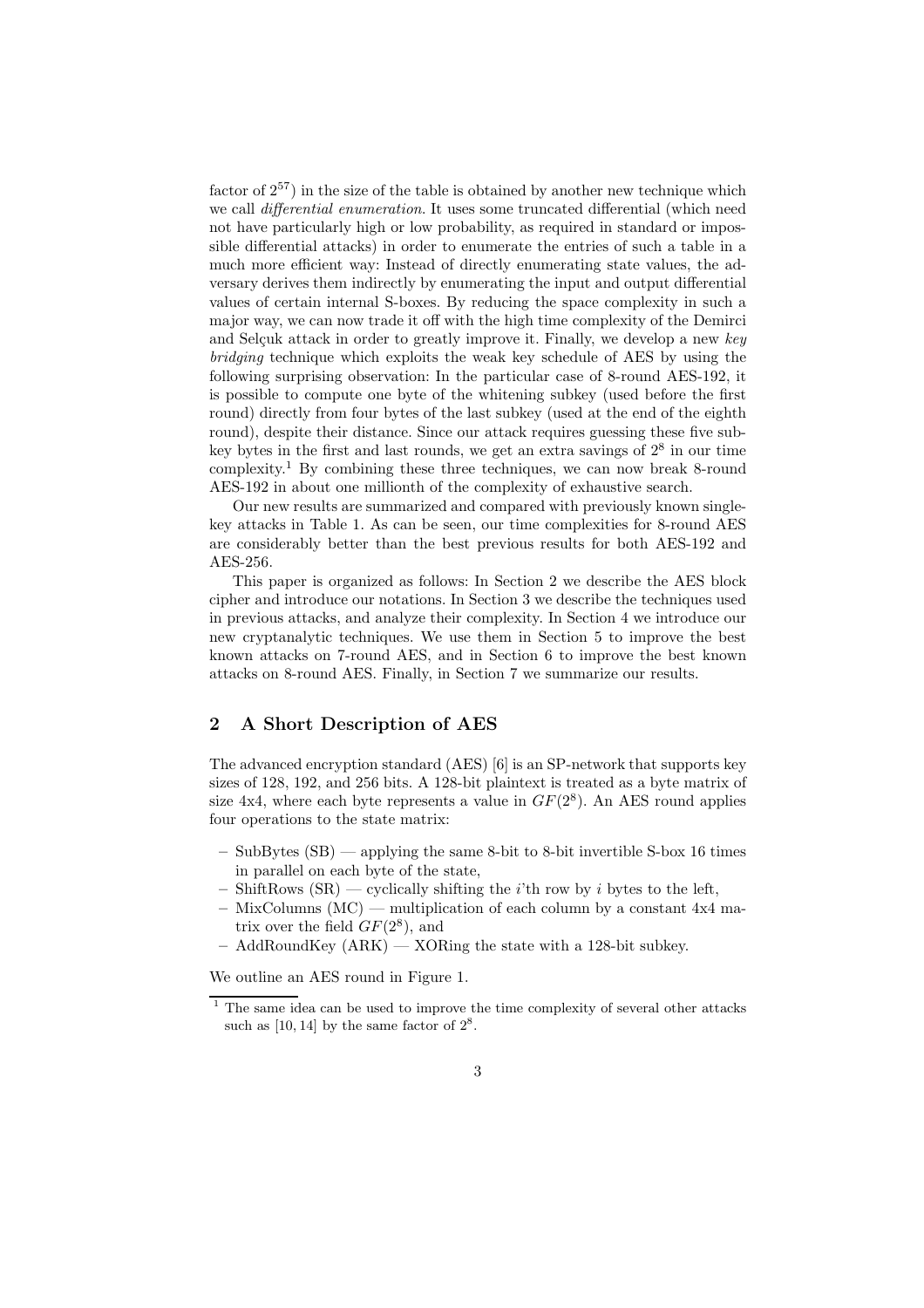

Fig. 1. An AES round

In the first round, an additional AddRoundKey operation (using a whitening subkey) is applied, and in the last round the MixColumns operation is omitted. Rounds which include the MixColumns operation are called *full rounds*.

The number of rounds depends on the key length: 10 rounds for 128-bit keys, 12 rounds for 192-bit keys, and 14 rounds for 256-bit keys. The rounds are numbered  $0, \ldots, Nr-1$ , where Nr is the number of rounds. For the sake of simplicity we shall denote AES with  $n$ -bit keys by AES-n, e.g., AES with 128-bit keys (and thus with 10 rounds) is denoted by AES-128. We use AES to mean all three variants of AES.

The key schedule of AES takes the user key and transforms it into  $Nr+1$ subkeys of 128 bits each. The subkey array is denoted by  $W[0, \ldots, 4 \cdot Nr + 3]$ , where each word of  $W[\cdot]$  consists of 32 bits. Let the length of the key be Nk 32-bit words, then the first  $Nk$  words of  $W[\cdot]$  are loaded with the user supplied key. The remaining words of  $W[\cdot]$  are updated according to the following rule:

- For  $i = Nk, ..., 4 \cdot Nr + 3$ , do
	- If  $i \equiv 0 \mod Nk$  then  $W[i] = W[i Nk] \oplus SB(W[i 1] \ll 8) \oplus$  $RCON[i/Nk],$
	- else if  $Nk = 8$  and  $i \equiv 4 \mod 8$  then  $W[i] = W[i 8] \oplus SB(W[i 1]),$
	- Otherwise  $W[i] = W[i-1] \oplus W[i-Nk],$

where  $RCON[\cdot]$  is an array of predetermined constants, and  $\ll$  denotes rotation of the word by 8 bits to the left.

#### 2.1 The Notations Used in the Paper

In the sequel we use the following definitions and notations: The state matrix at the beginning of round  $i$  is denoted by  $X_i$ , and its bytes are denoted by  $0, 1, 2, \ldots, 15$ , as described in Figure 1. Similarly, the state matrix after the SubBytes and the ShiftRows operations of round i are denoted by  $X_{i(SB)}$  and  $X_{i(SR)}$ , respectively.

We denote the subkey of round i by  $k_i$ , and the first (whitening) key by  $k_{-1}$ , i.e.,  $k_i = W[4 \cdot (i+1)] \mid W[4 \cdot (i+1) + 1] \mid W[4 \cdot (i+1) + 2] \mid W[4 \cdot (i+1) + 3]$ . In some cases, we are interested in interchanging the order of the MixColumns operation and the subkey addition. As these operations are linear they can be interchanged, by first XORing the data with an equivalent subkey and only then applying the MixColumns operation. We denote the equivalent subkey for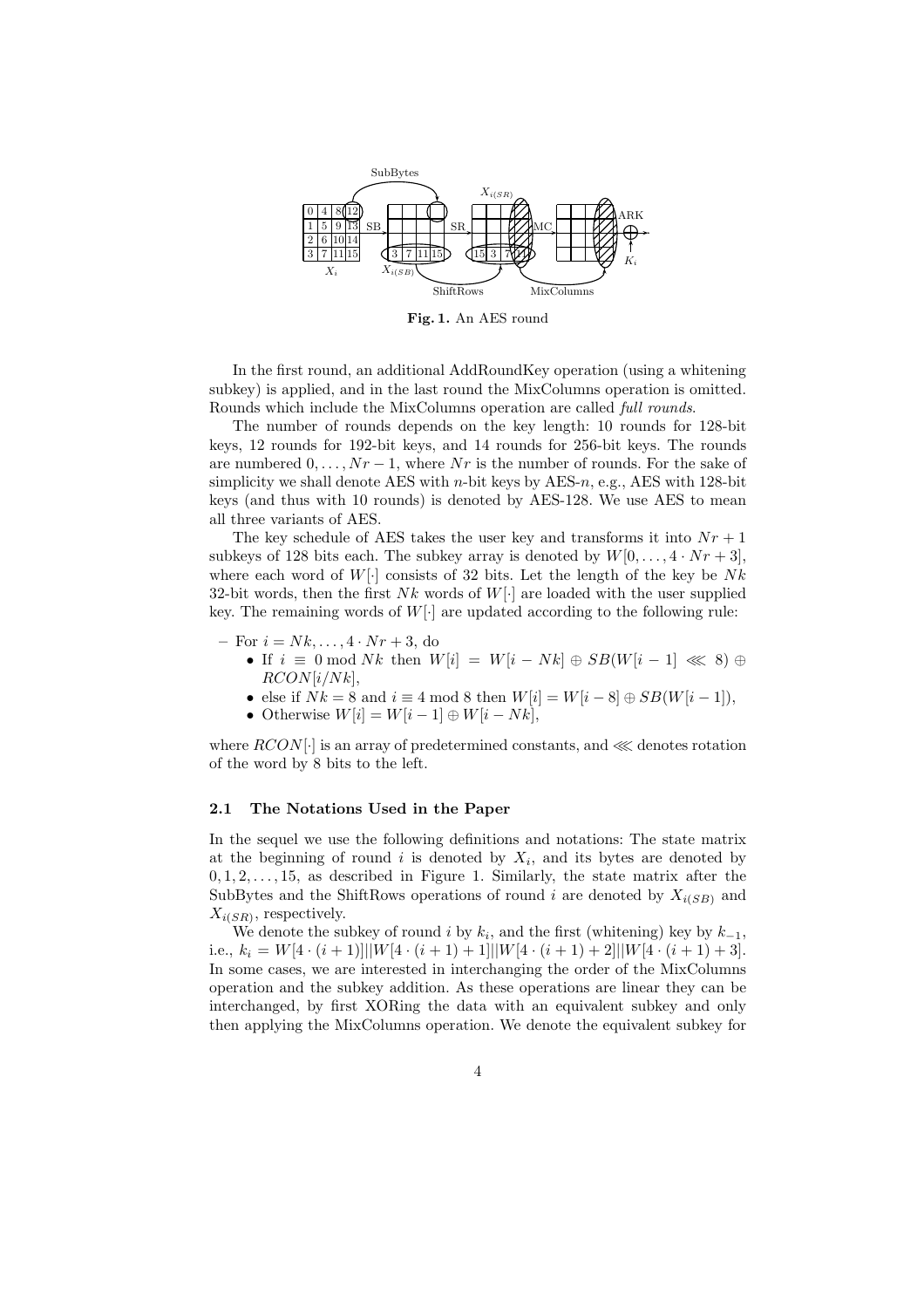

Fig. 2. The development of a  $\delta$ -set through 3 rounds of AES, where A stands for an active byte,  $\beta$  stands for a balanced byte, and  $\beta$  stands for a constant byte

the altered version by  $u_i$ , i.e.,  $u_i = MC^{-1}(k_i)$ . The bytes of the subkeys are numbered by  $0, 1, \ldots, 15$ , in accordance with the corresponding state bytes.

We use the following notations for intermediate encryption values: The intermediate state at the beginning of round  $i$  in the encryption of  $P<sup>j</sup>$  is denoted by  $X_i^j$ , and its bytes are denoted by  $X_{i,l}^j$ , for  $0 \le l \le 15$ . Similarly, the intermediate values after the SubBytes and the ShiftRows operations of round  $i$  are denoted by  $X_{i(SB),l}^j$  and  $X_{i(SR),l}^j$ , respectively.

In our attacks we mostly consider the encryption of  $\delta$ -sets, which are structured sets of 256 plaintexts  $\{P^0, P^1, \ldots, P^{255}\}$  in which one *active* byte assumes each one of the 256 possible values exactly once, and each one of the other 15 bytes is a (possibly different) constant. A state byte is called *balanced* if the XOR of its 256 values during the encryption of a  $\delta$ -set is zero.

In all the observations considering reduced-round versions of AES, the numbering of the rounds starts with round 0. When we analyze the behavior of some consecutive inner rounds of AES, we shift the round numbering accordingly, depending on the number of rounds we add at the beginning.

Finally, we measure the time complexity of all the attacks in units which are equivalent to a single encryption operation of the relevant reduced round variant of AES. We measure the space complexity in units which are equivalent to the storage of a single plaintext (namely, 128 bits). To be completely fair, we count all operations carried out during our attacks, and in particular we do not ignore the time and space required to prepare the various tables we use.

### 3 Previous Work

The first attack developed against AES was the SQUARE attack, which was found by its designers [5]. The SQUARE attack is based on:

Observation 1 *Consider the encryption of a* δ*-set through three full AES rounds. The set of 256 corresponding ciphertexts is balanced, i.e., the XOR of the 256 values in each one of its* 16 *bytes is zero.*

The observation follows easily from the structure of AES, as demonstrated in Figure 2. This property is the basis of many attacks on reduced round variants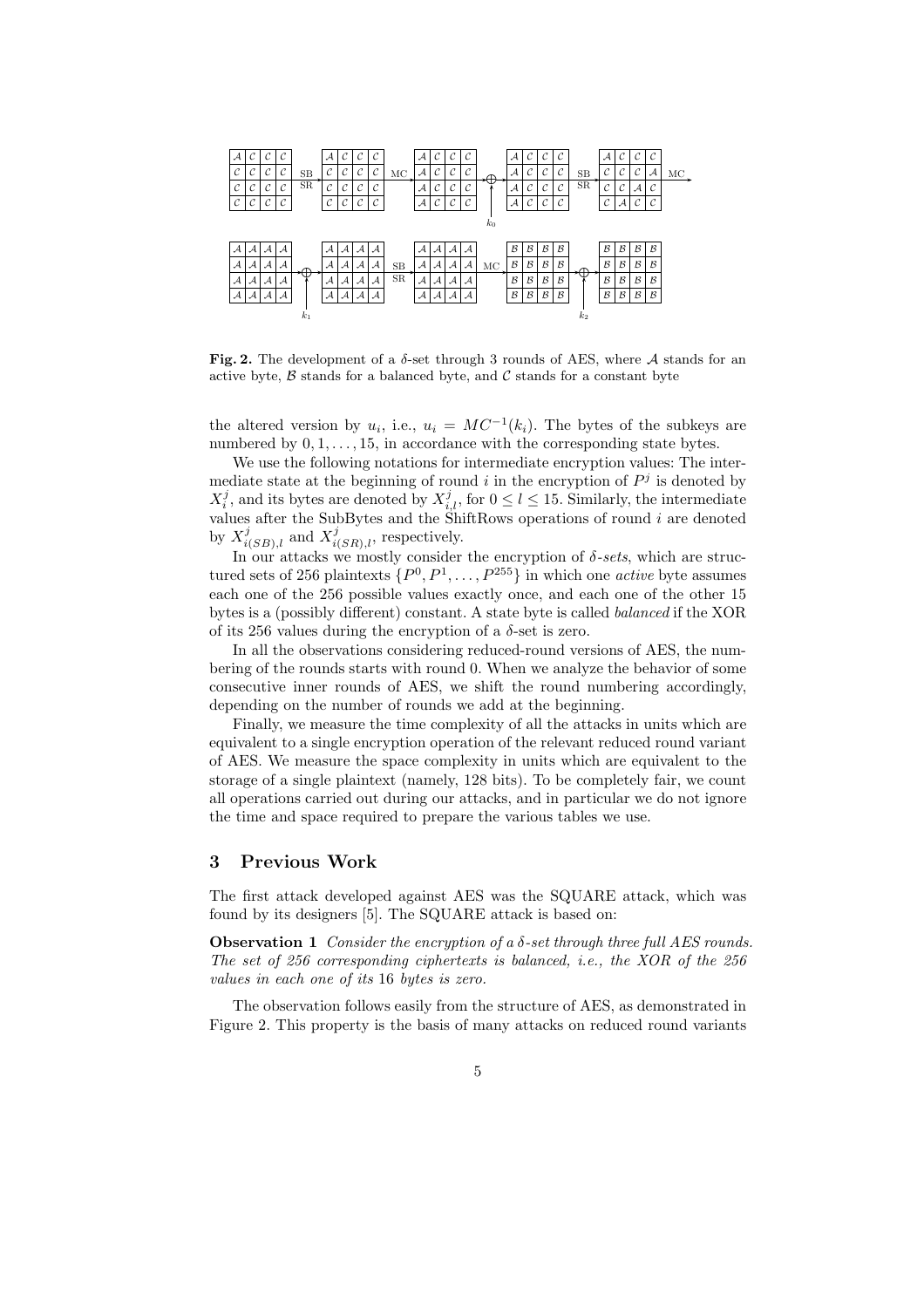of AES. The original submission [5] offers a 6-round attack with time complexity of  $2^{72}$ , which was later improved in [10] using the partial sums technique to offer the best known attack on 6-round AES (with time  $2^{42}$ ).

In [11], Gilbert and Minier proposed to refine the information on the intermediate encryption values of the  $\delta$ -sets exploited in the SQUARE attack. Their attack is based on the following observation:

**Observation 2** *Consider the encryption of a*  $\delta$ -set through three full AES rounds. *For each one of the 16 bytes of the ciphertext, we can define a sequence of 256 values for this byte by ordering the plaintexts according to the value of their active byte. Then any such sequence is fully determined by just 9 bytes, which are complex functions of the constants in the* δ*-set and the key bytes. Consequently, for any fixed byte position, there are at most* 2 <sup>72</sup> *possible sequences when we consider all the possible choices of keys and*  $\delta$ -sets (out of the  $(2^8)^{256} = 2^{2048}$  of *the "theoretically possible" 256-byte sequences, and out of the*  $2^{256+15\times8} = 2^{376}$ *sequences which could be potentially defined by the choice of* 15 *constant bytes and 256 key bits.)*

This observation was used in [11] to mount an attack on 7-round AES-128 with time complexity slightly smaller than that of exhaustive key search. Since the attack algorithm is a bit complex and not used in our paper, we omit it here.

In  $[7]$ , Demirci and Selçuk extended the observation of  $[11]$  by another round. They showed the following:

Observation 3 *Consider the encryption of a* δ*-set through four full AES rounds. For each of the 16 bytes of the state, the ordered sequence of 256 values of that byte in the corresponding ciphertexts is fully determined by just 25 byte parameters. Consequently, for any fixed byte position, there are at most* 2 <sup>200</sup> *possible sequences when we consider all the possible choices of keys and* δ*-sets.*<sup>2</sup>

This observation was used in [7] to mount attacks on 7-round and 8-round variants of AES-256. The attack on 7-round AES-256 is roughly as follows:

- 1. **Preprocessing phase:** Compute all the  $2^{192}$  possible values of the 255-byte sequence given in Observation 3, and store them in a hash table.
- 2. Online phase:
	- (a) Guess the value of four bytes in the whitening key  $k_{-1}$  and of one byte in  $k_0$ , and for each guess, construct a  $\delta$ -set from the data. (For example, if the active byte of the  $\delta$ -set is byte 0, then the guessed bytes are bytes  $0, 5, 10, 15$  of  $k_{-1}$  and byte 0 of  $k_0$ . Note that byte 0 of  $k_0$  is used only to compute the *order* of the values in the  $\delta$ -set).

<sup>&</sup>lt;sup>2</sup> In [7] the authors note that the function  $f_{c_1,...,c_{25}}(x)$  can be written as  $f_{c_1,...,c_{25}}(x)$  =  $g_{c_1,\ldots,c_{24}}(x)\oplus c_{25}$ , and thus one can reduce the number of possible sequences by picking some  $x_0$ , and considering the augmented function  $f'_{c_1,\ldots,c_{24}}(x) = f_{c_1,\ldots,c_{25}}(x)$  $f_{c_1,...,c_{25}}(x_0) = g_{c_1,...,c_{24}}(x) - g_{c_1,...,c_{24}}(x_0)$ . In this case, the number of parameters is reduced to 24, the number of "interesting" entries in each sequence is reduced to 255 (as  $f'(x_0) = 0$ , independently of the choice of  $x_0$  and  $c_1, \ldots, c_{24}$ ), and the number of possible sequences is reduced to  $2^{192}$ .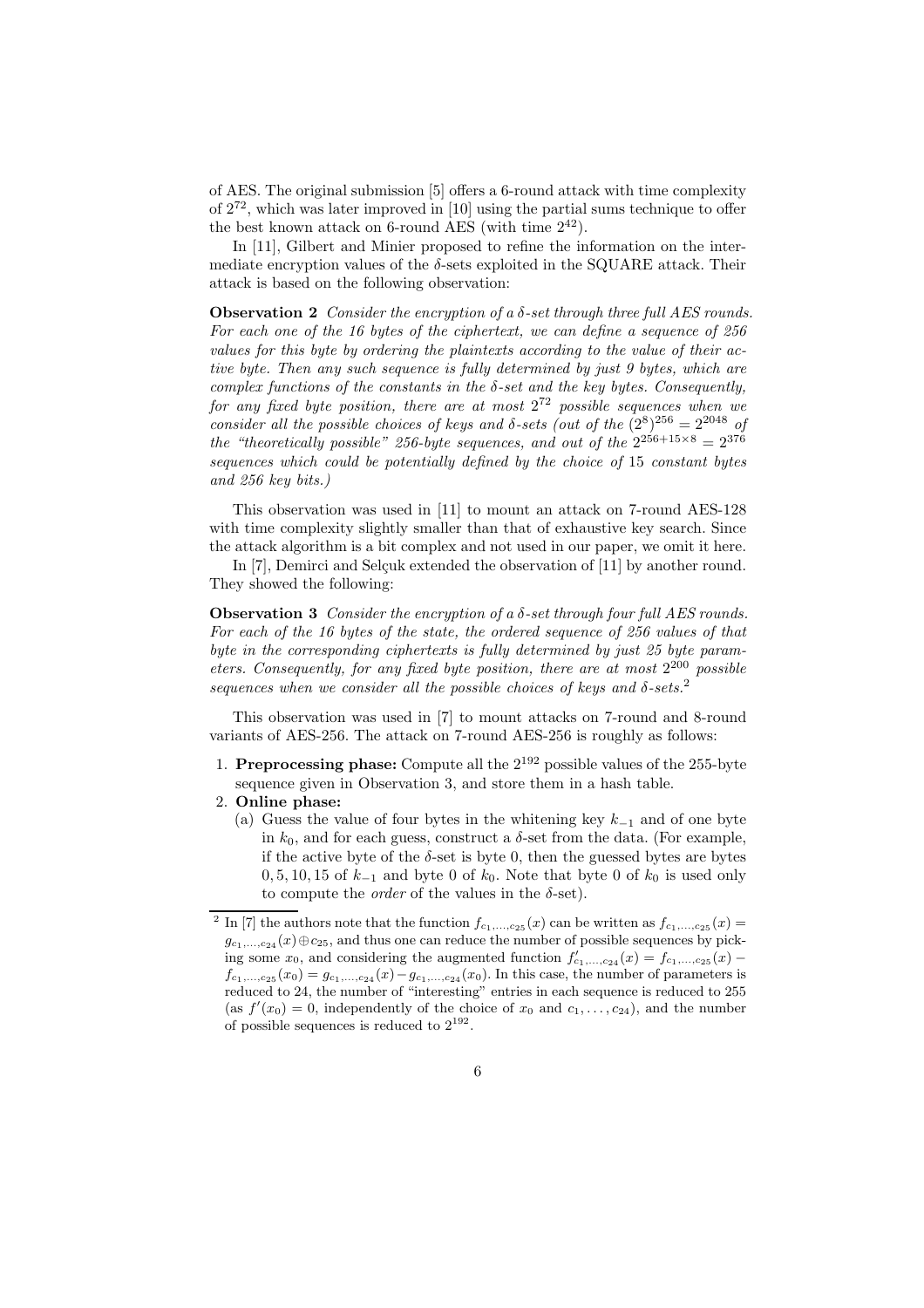- (b) Guess four bytes of the equivalent subkey  $u_6$  and one byte of the equivalent subkey  $u_5$  and partially decrypt the ciphertexts of the  $\delta$ -set to obtain the sequence of 256 intermediate values of one byte of the state  $X_5$ . (For example, if the byte to be checked is byte 0, then the subkey bytes the adversary should guess are byte 0 of  $u_5$  and bytes 0, 7, 10, 13 of  $u_6$ ).
- (c) Check whether the sequence exists in the hash table. If not, discard the key guess.

The data complexity of the attack is  $2^{32}$  chosen plaintexts. The time complexity of the online phase is relatively modest at  $2^{80}$ , but the space complexity and the time complexity in encryption operations required to prepare this large table are about  $2^{200}$ . These complexities are worse than exhaustive search for both AES-192 and AES-128. However, Demirci and Selcuk presented a tradeoff, which makes it possible to decrease the memory complexity at the expense of increasing both the data and the online time complexities. This results in an attack on 7-round AES-192 with data complexity of  $2^{96}$  chosen plaintexts, and time and space complexities of  $2^{144}$ .

The attack in [7] can be extended to 8-round AES-256 by guessing the full subkey of the last round. This increases the time complexity of the online phase from 2<sup>80</sup> to 2<sup>208</sup> encryptions, and makes it impossible to rebalance the parameters in order to attack 8-round AES-192.<sup>3</sup>

# 4 Our New Techniques

In this section we present three new techniques. First, we present a new variant of Observation 3 which is stronger and simpler to analyze. Then we show how a combination of the  $\delta$ -set analysis with a 4-round differential allows to reduce the memory complexity of the attack by a factor of  $2^{57}$ . Finally, we show that for AES-192 and AES-256, the time complexity of the 8-round attack can be reduced using key schedule considerations by a factor of  $2^{32}$  and  $2^8$ , respectively.

### 4.1 The Multiset Variant of the Demirci-Selçuk Observation

We start with our new variant of Observation 3.

**Observation 4** *Consider the encryption of a*  $\delta$ -set  $\{P^0, P^1, \ldots, P^{255}\}\$  *through four full AES rounds.*

 $For each 0 \le l \le 15, the (un-ordered) \ multiset^4 \ \Big[ X_{4,l}^0 \oplus X_{4,l}^0, X_{4,l}^1 \oplus X_{4,l}^0, \ldots, X_{4,l}^{255} \oplus X_{4,l}^0 \Big]$ *is fully determined by the following 24 byte parameters:*

<sup>3</sup> We note that in a more recent paper, Demirci et al. [8] claim that by optimizing their technique they can also attack 7-round AES-128 faster than exhaustive search. However, we note that the analysis of [8] is flawed, and the correct running time of the attack is about  $2^{32}$  times more than claimed, and in particular more than the complexity of exhaustive key search for the 128-bit key version.

<sup>4</sup> Unlike sets, elements can occur multiple times, and the multiset retains this multiplicity along with the values.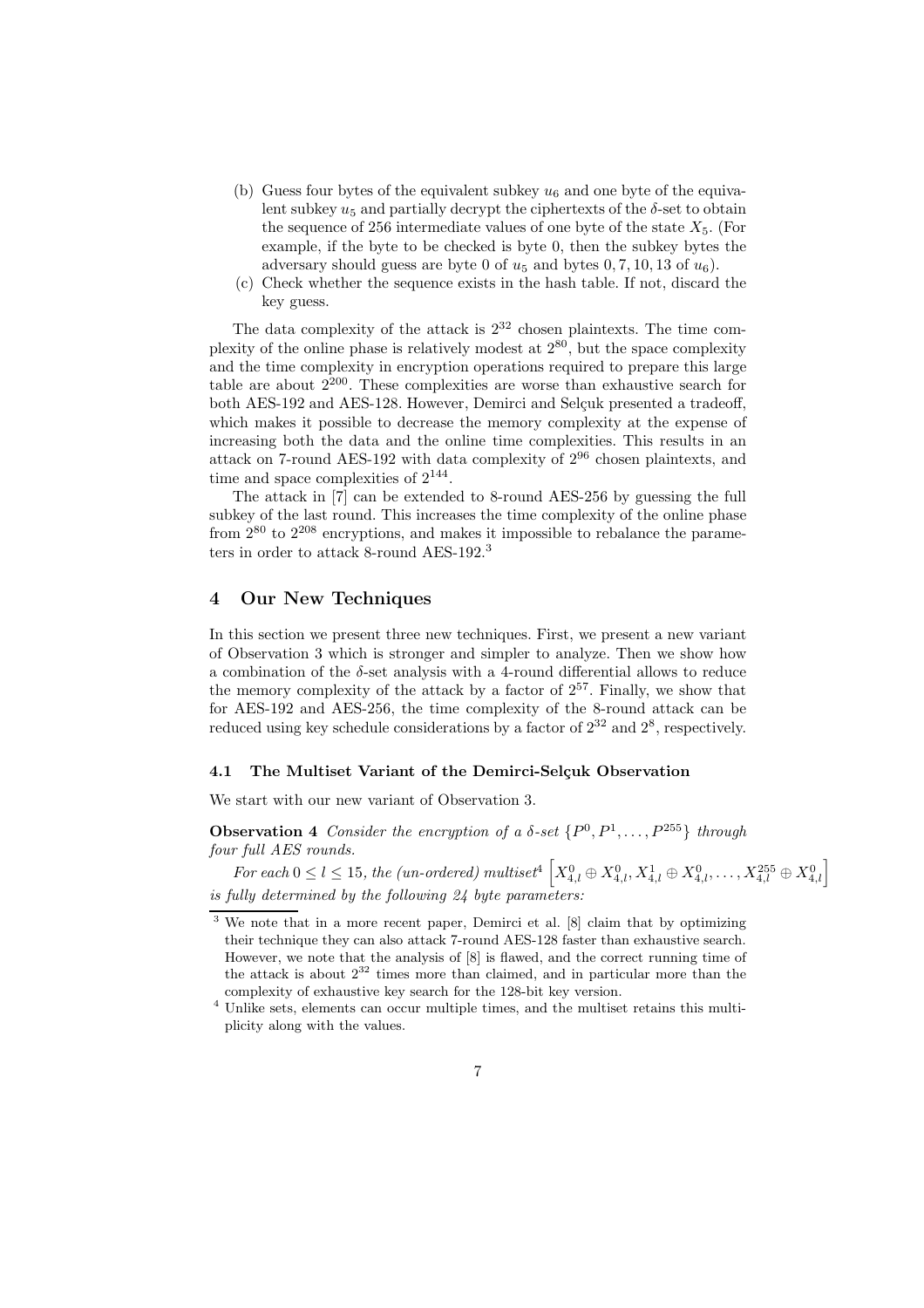- $-$  *The full 16-byte state*  $X_2^0$ .
- $-$  *Four bytes of the state*  $X_1^0$ . (For example, if the active byte of the  $\delta$ -set is *byte* 0 *then these are bytes* 0, 1, 2, 3*).*
- $-$  *Four bytes of the subkey*  $k_2$ *. (For example, if*  $l = 0$  *then these are bytes* 0, 5, 10, 15*).*

Moreover, this multiset can assume only  $2^{184}$  values (out of the  $\binom{511}{256} \approx 2^{507.6}$ *"theoretically possible" values).*

Our variant has several advantages over Observation 3:

- The parameters upon which the sequence depends are specified explicitly. This is crucial for the major reduction in the number of parameters presented in the next section.
- The smaller number of possible configurations in our variant  $(2^{184} \text{ instead of})$ 2 <sup>192</sup>) allows to reduce the memory requirements of the attack and the time complexity of the preprocessing phase by a factor of  $2^8$ .
- Since we consider a multiset instead of an ordered sequence, the adversary does not need to know the *order* of the values in the δ-set at the beginning of the four rounds. This allows to skip the guess of one byte in the subkey  $k_0$  (reducing the time complexity of the online phase by  $2^8$ ).

Proof: The proof emphasizes the meet-in-the-middle nature of the observation. We start with the "bottom side" of the four rounds. First, we observe that if  $\{X_2^0, X_2^1, \ldots, X_2^{255}\}$  are known, then the knowledge of bytes  $0, 5, 10, 15$  of  $k_2$ yields the knowledge of the entire first column before the AddRoundKey of round 3 in all the 256 encryptions. Since the AddRoundKey preserves differences, this yields the desired values of the vector of differences  $\left(X_{4,l}^0 \oplus X_{4,l}^0, X_{4,l}^1 \oplus X_{4,l}^0, \ldots, X_{4,l}^{255} \oplus X_{4,l}^0\right)$ .

Secondly, to know the values  $\{X_2^0, X_2^1, \ldots, X_2^{255}\}$ , it is sufficient to know the value  $X_2^0$  which is given as part of the parameters, and the differences  $(X_2^0 \oplus X_2^0, X_2^1 \oplus X_2^0, \ldots, X_2^{255} \oplus X_2^0)$ . Since the ShiftRows, the MixColumns and the AddRoundKey operations are linear, it is sufficient to know the differences  $\Big(X_{1(SB)}^0 \oplus X_{1(SB)}^0, X_{1(SB)}^1 \oplus X_{1(SB)}^0, \ldots, X_{1(SB)}^{255} \oplus X_{1(SB)}^0\Big).$ 

Now we turn to the "top side" of the four rounds. In round 0, the differ- $\text{ences } \left(X_{0(SB)}^0 \oplus X_{0(SB)}^0, \;\; X_{0(SB)}^1 \oplus X_{0(SB)}^0, \ldots, X_{0(SB)}^{255} \oplus X_{0(SB)}^0\right) \text{ are known}$ — these are exactly the 256 possible differences in byte 0 (the rest of the bytes are equal). Note that the *order* of the differences is not known, but this does not disturb the adversary since in our attack she is interested only in the multiset and not in the sequence. Since the ShiftRows, the MixColumns, and the AddRoundKey operations are linear, the differences  $(X_1^0 \oplus X_1^0, X_1^1 \oplus$  $X_1^0, \ldots, X_1^{255} \oplus X_1^0$  are also known. By the structure of the  $\delta$ -set, these differences are active in bytes  $0, 1, 2, 3$  and passive in the rest of the bytes. Since bytes  $0, 1, 2, 3$  of  $X_1^0$  are given as part of the parameters, bytes  $0, 1, 2, 3$  of the values  $\{X_1^1, \ldots, X_{1}^{255}\}\$  are thus also known, and so are bytes  $0, 1, 2, 3$  of  $\{X_{1(SB)}^0, X_{1(SB)}^1, \ldots, X_{1(SB)}^{255}\}\.$  Since the differences  $X_{1(SB)}^j \oplus X_{1(SB)}^0$  in all the bytes except for  $0, 1, 2, 3$  are zero for all  $j = 1, 2, \ldots, 255$ , this implies that the full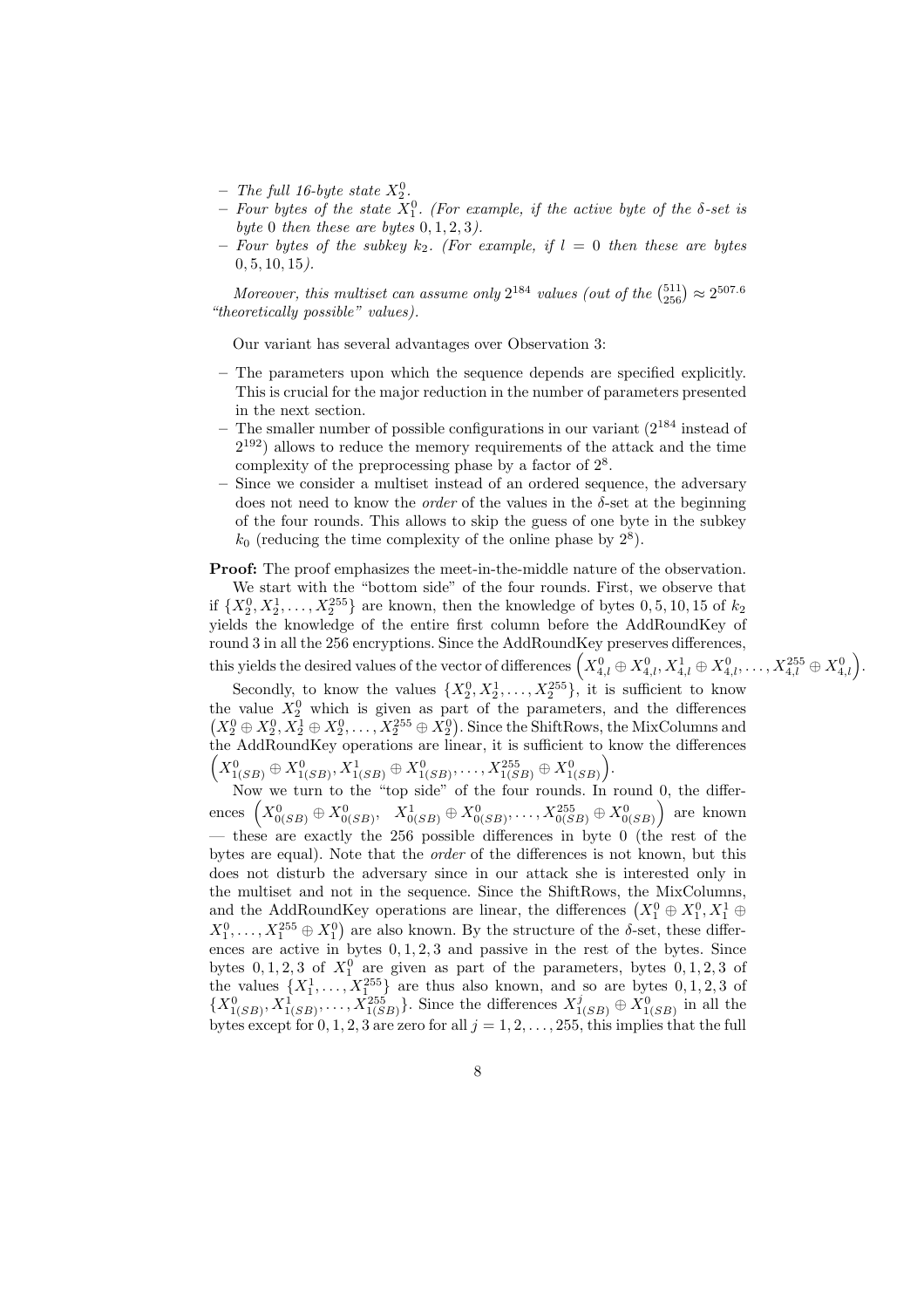${\rm vector~of~differences~} \Big(X_{1(SB)}^{0} \oplus X_{1(SB)}^{0}, X_{1(SB)}^{1} \oplus X_{1(SB)}^{0}, \ldots, X_{1(SB)}^{255} \oplus X_{1(SB)}^{0} \Big)$ is known, as required above.

Finally, since the multiset depends on 24 byte parameters, it can assume at most  $2^{192}$  possible values. However, in this count, each  $\delta$ -set is represented by  $2^8$  multisets, according to the 256 possible choices of  $P^0$ . We can then reduce the number of parameters by one by choosing  $P^0$  such that  $X_{1,0}^0 = 0$  (this is possible since byte 0 in state  $X_1$  is active). This reduces the number of possible multisets to  $2^{184}$ , concluding the proof.  $\square$ 

#### 4.2 The Differential Enumeration Technique

Observation 4 shows that the possible multisets depend on 24 explicitly stated parameters. In order to reduce the size of the precomputed table, we would like to choose the  $\delta$ -set such that several of these parameters will equal to predetermined constants. Of course, the key bytes are not known to the adversary and thus cannot be "replaced" by such constants. At first glance, it seems that the bytes in the intermediate states  $X_1^0$  and  $X_2^0$  also cannot be made equal to pre-determined constants by choosing the plaintexts appropriately, since they are separated from the plaintexts by operations involving an unknown key. However, we show that by using an expected-probability differential (i.e., a differential whose probability is not assumed to be especially high or especially low) for 4-round AES, the plaintext  $P^0$  can be chosen such that the full 128-bit state  $X_2^0$  will assume one of at most  $2^{64}$  particular values (which can be computed in advance and are independent of the choice of key) instead of  $2^{128}$  possible values.

Consider a truncated differential for four full AES rounds, in which both the input and the output differences are non-zero in a single byte (e.g., byte 0 both in the input and in the output). The probability of this differential is expected to be about  $2^{-120}$ ,<sup>5</sup> and thus it is expected that  $2^{120}$  randomly chosen pairs with difference only in byte 0 would contain one pair that satisfies the differential. Moreover, since each  $\delta$ -set contains  $2^{15}$  pairs with difference in a single byte, a collection of  $2^{105}$  randomly chosen  $\delta$ -sets in which byte 0 is active is expected to contain a right pair with respect to the differential. For right pairs, we show the following:

**Observation 5** Let  $(P^1, P^2)$  be a right pair with respect to the differential (i.e., *the difference*  $P^1 \oplus P^2$  *is non-zero only in byte* 0*, and the difference between the corresponding ciphertexts,*  $C^1 \oplus C^2$ *, is also non-zero only in byte* 0*)*. Then the *intermediate state*  $X_2^1$  *assumes one of at most*  $2^{64}$  *prescribed values.* 

#### Proof:

<sup>&</sup>lt;sup>5</sup> The probability of  $2^{-120}$  is based on the assumption that 4-round AES behaves like a random permutation with respect to this differential, and thus forcing 120 bits to be equal has this probability. If this is not the case, it is expected that other more powerful attacks on AES may exist.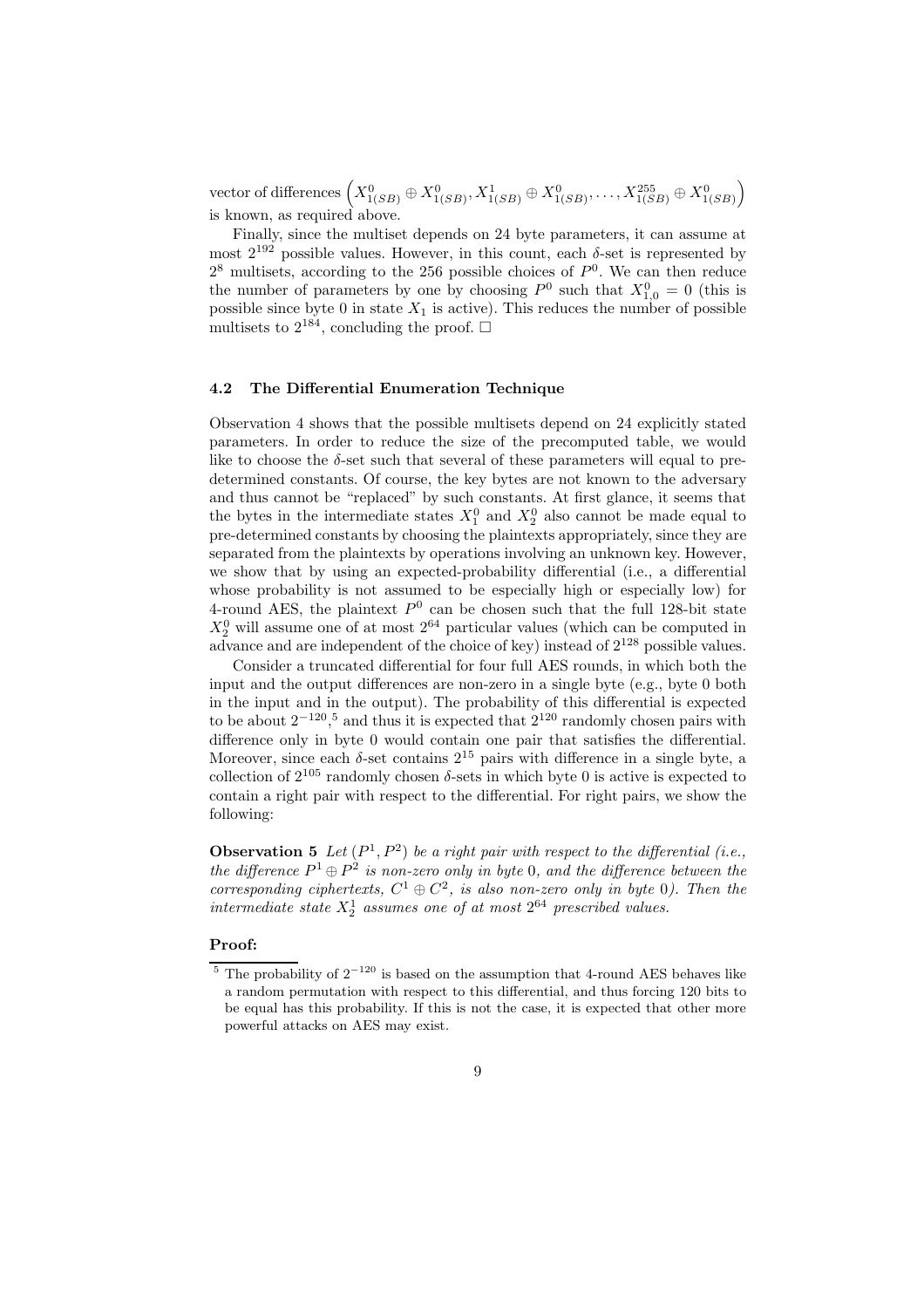

Fig. 3. The 4-Round Differential Characteristic Used in Our Attack

The proof is a meet-in-the-middle argument. We start with the "top side" of the four rounds. Due to the structure of AES, the difference between the states  $X^1_{1(SB)}$  and  $X^2_{1(SB)}$  (i.e., the intermediate values after SubBytes of round 1) is non-zero only in bytes  $0, 1, 2, 3$ . Thus, this difference can assume at most  $2^{32}$ distinct values. Since the ShiftRows, the MixColumns, and the AddRoundKey operations are linear, this implies that the difference  $X_2^1 \oplus X_2^2$  can assume at most  $2^{32}$  different values.

On the other hand, from the "bottom side" we see that the difference  $X_3^1 \oplus$  $X_3^2$  is non-zero only in bytes 0, 5, 10, 15. Since the ShiftRows, the MixColumns,  $\Lambda_3$  is non-zero only in bytes 0, 0, 10, 10. Since the Similar state mix Columns, and the AddRoundKey operations are linear, this implies that the difference  $X_{2(SB)}^1 \oplus X_{2(SB)}^2$  can assume at most  $2^{32}$  different values.

It is well-known that given the input and output differences of the SubBytes operation, there is one possibility on average for the actual pair of input/output values.<sup>6</sup> Moreover, this pair of actual values does not depend on the key, and can be easily found by precomputing the full difference distribution table of the SubBytes operation. Since for the right pair we consider, there are at most  $2^{32}$ .  $2^{32} = 2^{64}$  possible pairs of input/output differences of the SubBytes operation in round 2, there are at most  $2^{64}$  possible values of the full state  $X_2^1$ , as asserted. П

It follows from the observation that if we choose the  $\delta$ -set such that  $P^0$  is a member of a right pair with respect to this expected-probability differential, we are assured that the state  $X_2^0$  can assume at most  $2^{64}$  possible values. Moreover, since these values do not depend on the key and can be computed in advance, this allows to construct the "table of possible multisets" only for these  $2^{64}$  values, which reduces the size of the table and the time complexity of the preprocessing phase by a huge factor of  $2^{57}$  as shown below.

Three additional remarks are due:

- Firstly, in order to exploit the expected-probability differential we have to consider as many as  $2^{113}$  chosen plaintexts, which increases the data complexity of the attack. However, the resultant tradeoff is advantageous since the data complexity was smaller than the other complexities.
- Secondly, in order to detect the right pair with respect to the differential, the adversary has to guess several key bytes in the rounds before and after the

 $6$  Actually, given the input/output differences, with probability of about  $1/2$  there are no such pairs, with probability of about 1/2 there are two pairs, and with probability of about 1/256 there are four pairs.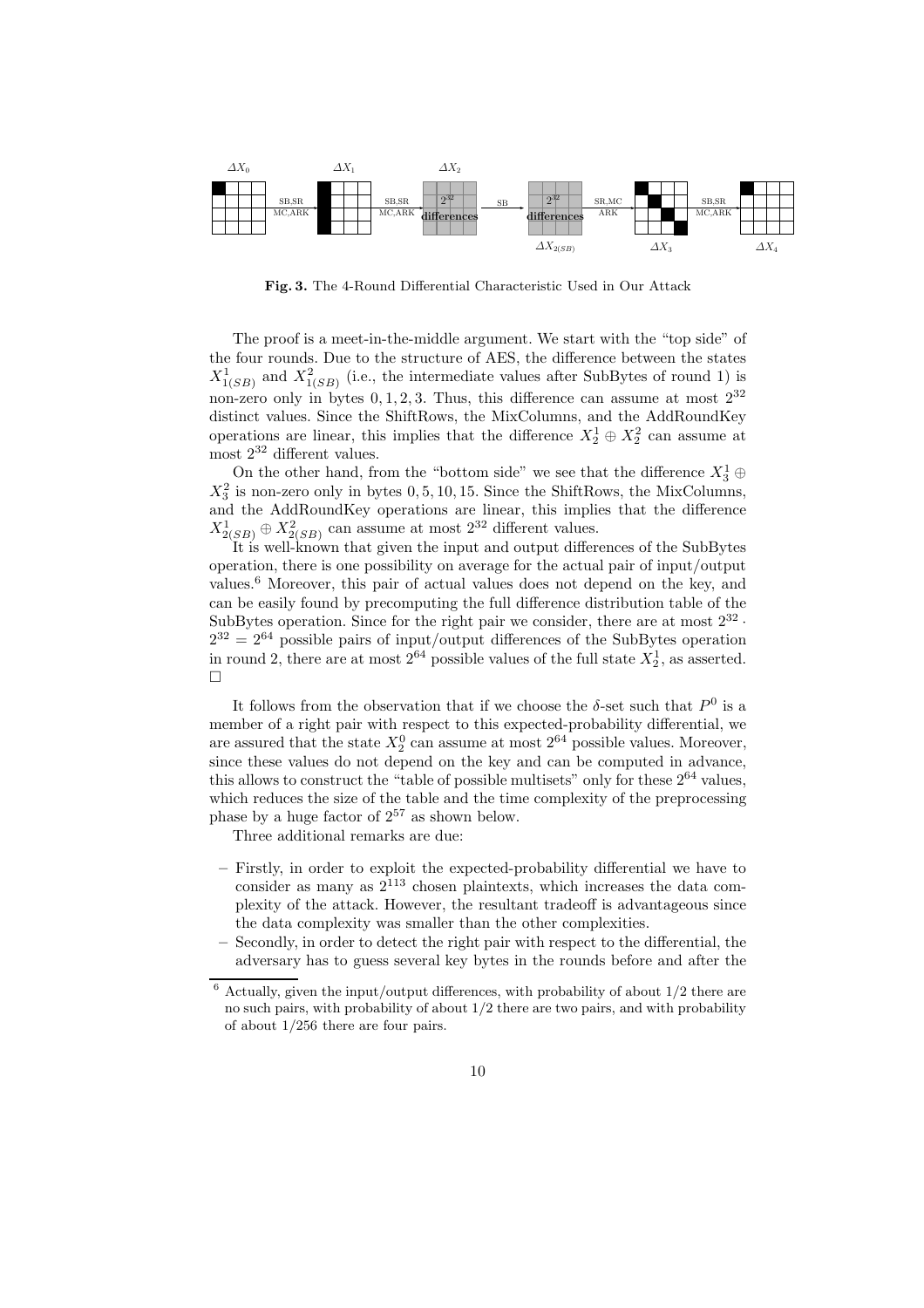differential. However, it turns out that if the differential is chosen such that the non-zero differences are in the bytes which are active in the  $\delta$ -set, these key bytes coincide with the key bytes that should be guessed in the original Demirci-Selçuk attack. Hence, this does not increase the time complexity of the online phase of the attack.

– Finally, the total number of possible multisets after the combination with the differential is not  $2^{184} \cdot 2^{-64} = 2^{120}$ , but rather  $2^{127}$ . The reason for this increase is that in the original attack, the number of multisets is reduced by a factor of  $2^8$  since each  $\delta$ -set corresponds to  $2^8$  different multisets, according to the possible choices of  $P^0$  (see proof of Observation 4). In the new version of the attack, we are forced to choose  $P^0$  to be one of the members of the right pair w.r.t. the differential, and thus each  $\delta$ -set corresponds to only two "special" multisets.<sup>7</sup> Therefore, the memory complexity and the time complexity of the preprocessing phase are reduced by a factor of  $2^{57}$  rather than 2<sup>64</sup>, compared to Observation 4.

### 4.3 The Key Bridging Technique

In this section we show that the time complexity of the online phase in the attacks on 8-round AES-192 and AES-256 can be reduced significantly by using key schedule considerations. While most of these considerations are simple, one of them is a novel observation that allows the adversary to deduce some subkey bytes from some other subkey bytes, even though they are separated by many key mixing steps.

We start with the attack on 8-round AES-192. Recall that in the online phase of this attack, the adversary has to guess four bytes of the subkey  $k_{-1}$ , one byte of the equivalent subkey  $u_5$ , four bytes of the equivalent subkey  $u_6$ , and the full  $k_7$ . The exact number of bytes that should be guessed depends on the choice of the active byte of the  $\delta$ -set and of the byte in which the multiset is constructed. It turns out that if the byte to be examined at the end of round 4 is one of the bytes 1, 6, 11, 12, then the number of guessed key bytes is reduced by three. Indeed, by the key schedule of AES-192, the knowledge of  $k<sub>7</sub>$  yields the knowledge of the first two columns of  $k_6$  (and thus also of  $u_6$ ) and of the last column of  $k_5$  (and thus also of  $u_5$ ).

If the byte to be checked at the end of round 4 is byte 1, then the bytes to guess are byte 13 of  $u_5$ , bytes 3, 6, 9, 12 of  $u_6$ , and the full subkey  $k_7$ . However,

We note that while the table of possible multisets is constructed according to one member of the right pair, it may occur that in the actual attack, the other member is chosen as  $P^0$ , and thus the multiset does not match the table (even for the right key guess). A simple solution is to repeat the attack for both members of the right pair. A more advanced solution, which allows to save the extra factor two in the time complexity of the attack, is to store the multisets only up to XOR with a constant value. This can be achieved by a small modification to the preprocessing phase, consisting of XORing each multiset with the 256 possible byte values and storing in the table the resulting multiset which is the least in the lexicographic order amongst the 256 possibilities.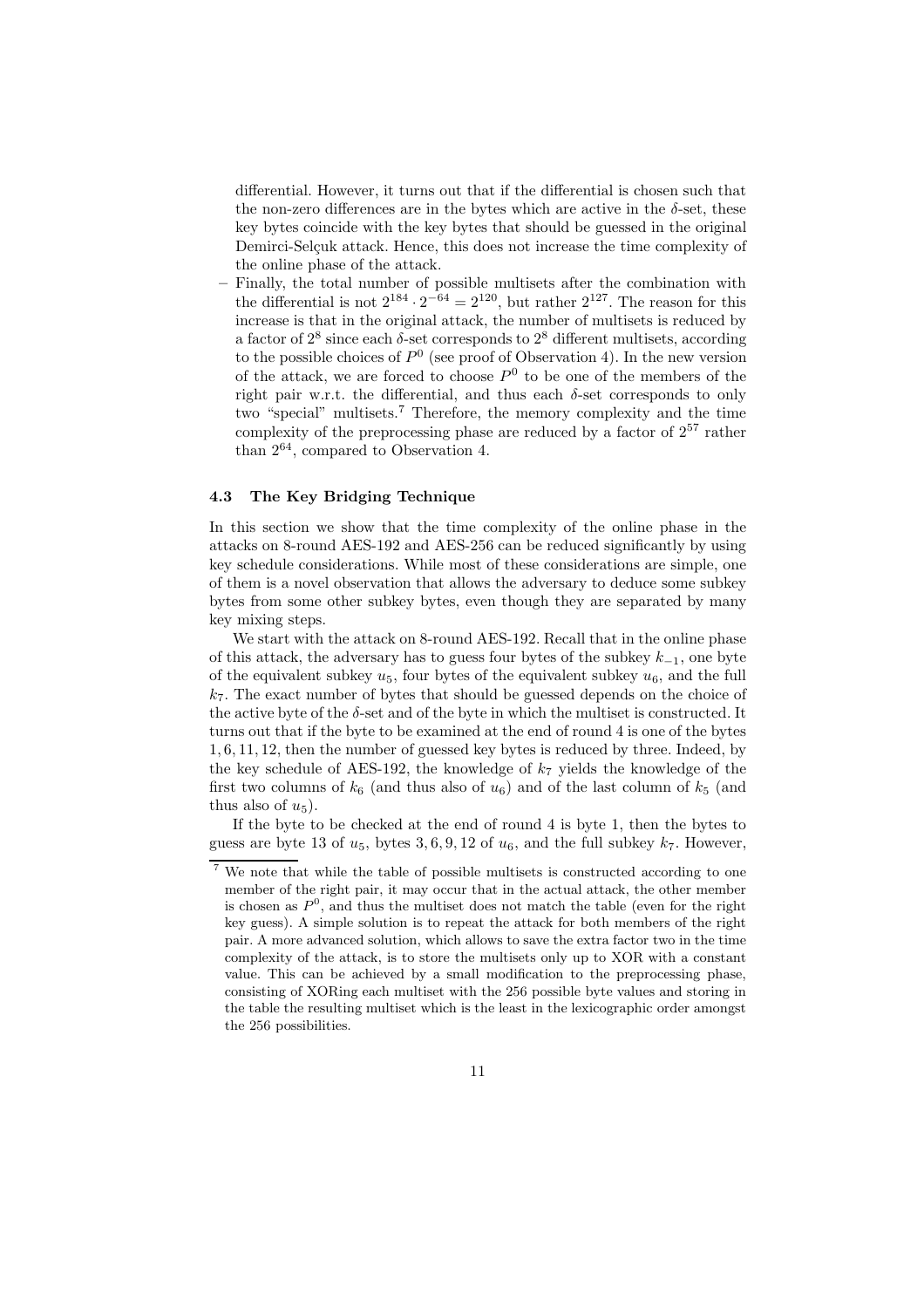once  $k_7$  is guessed, bytes 3,6 of  $u_6$  and byte 13 of  $u_5$  can be computed from the key schedule, thus reducing the time complexity of the online phase of the attack by a factor of  $2^{24}$ .

The complexity can be further reduced by another factor of  $2<sup>8</sup>$  using the following novel observation:

Observation 6 *By the key schedule of AES-192, knowledge of columns* 0, 1, 3 *of the subkey*  $k_7$  *allows to deduce column* 3 *of the whitening key*  $k_{−1}$  *(which is actually Column* 3 *of the master key).*

The main novelty in this observation is that it exploits the weak key schedule of AES-192 in order to provide a surprisingly long "bridge" between two subkeys which are separated by 8 key mixing steps (applied in the reverse direction). In particular, it makes it possible to compute one byte in the whitening subkey  $k_{-1}$ directly from four bytes in the last subkey  $k_7$ ,<sup>8</sup> which saves a factor of  $2^8$  in the time complexity of any attack which has to guess these five subkey bytes. Since guessing key material in the first and last round is a very common in attack, this observation can be widely applicable (e.g., it can reduce the time complexity of the related-key attack on 8-round AES-192 presented in [14] from  $2^{180}$  to  $2^{172}$ ). Proof:

For the detailed proof and reasoning, we refer the reader to the full version of the paper. Given  $W[32], W[33], W[35],$  it is possible to compute  $W[27] =$  $W[32] \oplus W[33]$  and  $W[23] = W[33] \oplus W[35]$ . From these two values, it is possible to compute  $W[3] = W[27] \oplus SB(W[23] \ll 8) \oplus RCON[4].$ 

 $\Box$ 

Since in the 8-round attack, one of the subkey bytes guessed by the adversary is included in the column W[3] (regardless of the active byte in the  $\delta$ -set), this reduces the time complexity by another factor of  $2<sup>8</sup>$ . In total, the key schedule considerations reduce the time complexity of the online phase of the attack on AES-192 by a factor of  $2^{32}$ .

In the attack on 8-round AES-256, key schedule considerations can help the adversary only a little. By the key schedule, the subkey  $u_6$  is independent of the subkey  $k_7$ , and thus the only subkey byte the adversary can retrieve is the single byte of  $u_5$ . As the novel observation does not hold for AES-256, key schedule arguments can reduce the time complexity only by a factor of  $2<sup>8</sup>$ .

# 5 Our New Attack on 7-round AES

In this section we present our new attack on 7-round AES. For the sake of simplicity, we present here only the basic variant of the attack, which is used later as part of the 8-round attack. In Appendix A we show how to improve the attack using alteration of the expected-probability differential and time/memory/data tradeoffs, such that the resulting time complexity will be lower than the complexity of all previously known attacks on 7-round AES (in all its three flavors).

The four bytes of  $k_7$  are 0 and 4 (for obtaining byte 0 of  $W[27]$ ) and bytes 7 and 15 (for obtaining byte 3 of  $W[23]$ ).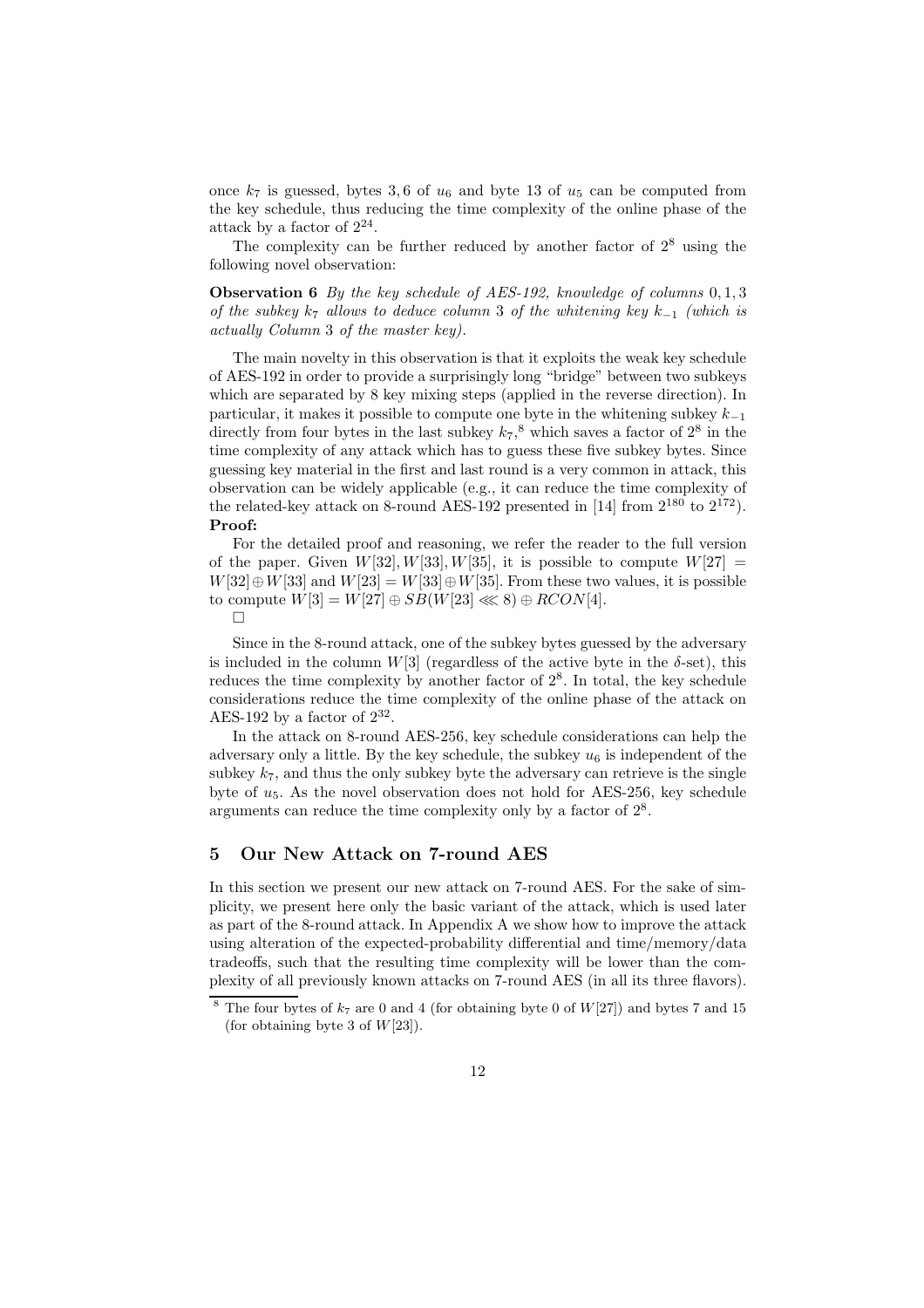#### 5.1 The Basic Attack

In this attack, the byte with non-zero difference in the expected-probability differential is byte 0, both in the input and in the output differences. The active byte of the  $\delta$ -set and the byte that is checked in the state  $X_5$  are taken to be byte 0 as well. The attack works similarly if these bytes are replaced by any other pair of bytes, as long as the correspondence between the differential and the  $\delta$ -set is preserved.

The algorithm of the basic attack is as follows:

- 1. **Preprocessing phase:** Compute the  $2^{127}$  possible values of the "special" multisets defined by Observations 4 and 5, and store them in a hash table.
- 2. Online phase:
	- (a) Phase  $A -$  Detecting the right pair:
		- i. Ask for the encryption of  $2^{81}$  structures of  $2^{32}$  plaintexts, such that in each structure, bytes  $0, 5, 10, 15$  assume the  $2^{32}$  possible values and the rest of the bytes are constant.
		- ii. For each structure, store the ciphertexts in a hash table and look for pairs in with no difference in bytes  $1, 2, 3, 4, 5, 6, 8, 9, 11, 12, 14, 15.9$ Since this is a 96-bit filtering, about  $2^{48}$  pairs remain.
		- iii. For each remaining pair, guess bytes  $0, 5, 10, 15$  of  $k_{−1}$  and check whether the difference in the state  $X_1$  is non-zero only in byte 0. For each key guess, about  $2^{24}$  pairs are expected to remain.
		- iv. For each remaining pair, guess bytes  $0, 7, 10, 13$  of  $u_6$  and check whether the difference in the state  $X_5$  is non-zero only in byte 0. For each key guess, only one pair is expected to remain.
	- (b) Phase  $B -$  Checking the  $\delta$ -set
		- i. For each guess of the eight subkey bytes made in Phase A and for the corresponding pair, take one of the members of the pair, denote it by  $P^0$ , and find its  $\delta$ -set using the knowledge of bytes  $0, 5, 10, 15$ of  $k_{-1}$ . (This is done by taking  $X_1^0$ , XORing it with the 255 possible values which are non-zero only in byte 0, and decrypting the 255 obtained values through round 0 using the known subkey bytes. The resulting plaintexts are the other members of the  $\delta$ -set.)
		- ii. Guess byte 0 of  $u_5$ , and using the knowledge of bytes 0, 7, 10, 13 of  $u_6$ , partially decrypt the ciphertexts of the  $\delta$ -set to obtain the multiset  $[X_{5,0}^0 \oplus X_{5,0}^0, X_{5,0}^1 \oplus X_{5,0}^0, \ldots, X_{5,0}^{255} \oplus X_{5,0}^0].$
		- iii. Check whether the multiset exists in the hash table. If not, discard the key guess (possibly using auxiliary techniques such as repetition of the attack with a different output byte).
	- (c) Exhaustively search the rest of the key: For each remaining key guess, find the remaining key bytes by exhaustive search.

<sup>&</sup>lt;sup>9</sup> In the description of our attack we assume that the last round does not contain the MixColumns operation. If it does contain it, one can swap the order of the last round's MixColumns and AddRoundKey and apply the attack with the respective changes.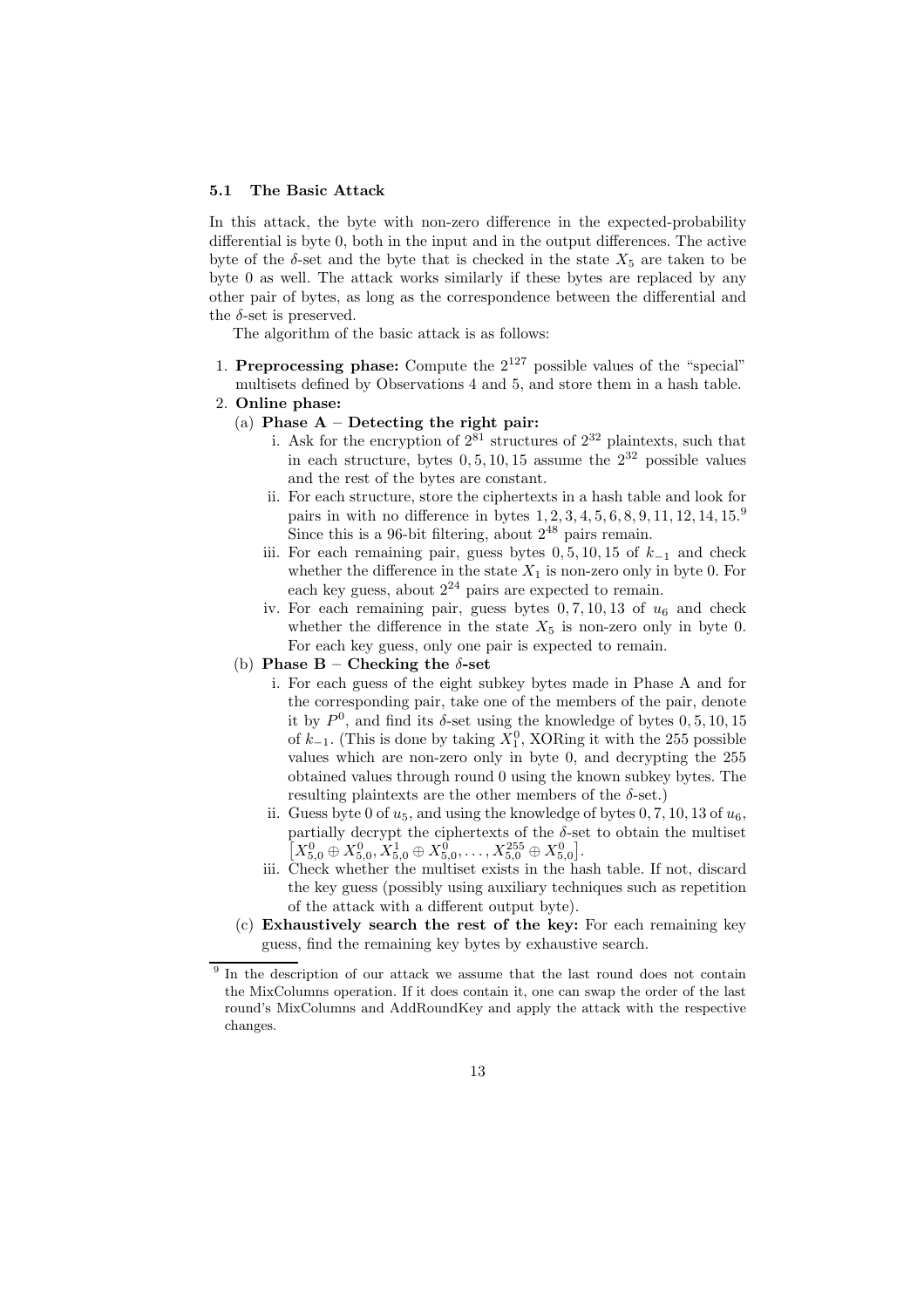It is clear that the time complexity of the online phase of the attack is dominated by encrypting 2<sup>113</sup> plaintexts, and hence, the data and time complexity of this part of the attack is  $2^{113}$ . The memory complexity is  $2^{129}$  128-bit blocks, since each multiset contains about 512 bits of information and its representation can be easily compressed into 512 bits of space. The time complexity of the preprocessing phase of the attack is approximately  $2^{127} \cdot 2^8 \cdot 2^{-3} = 2^{132}$ encryptions.

In Appendix A we show that the attack can be improved by altering the expected-probability differential, using several differentials in parallel, and applying time/memory/data tradeoffs. The resulting complexities lie on the following tradeoff curve: Data complexity  $-2^{103+n}$  chosen plaintexts, Time complexity  $-2^{103+n}$  encryptions, Memory requirement –  $2^{129-n}$  AES blocks, for any  $n > 0$ . Choosing  $n = 13$ , all the three complexities are equalized at  $2^{116}$ , which is lower than the time complexities of all known attacks on 7-round AES, in all its three flavors (see Table 1).

# 6 Extension to Attacks on 8-round AES-192 and AES-256

In this section we present the first non-marginal attack on 8-round AES-192. The data complexity of the attack is  $2^{113}$  chosen plaintexts, the memory requirement is  $2^{129}$  128-bit blocks, and the time complexity is  $2^{172}$  encryptions. A variant of the attack can be applied to 8-round AES-256. The data and memory requirements remain unchanged, but the time complexity is increased to 2 <sup>196</sup> encryptions. We present the attack on AES-192; the attack on AES-256 is similar.

In the attack presented below, we choose the non-zero byte in the output difference of the expected-probability differential to be byte 1. Accordingly, the byte to be checked in the  $\delta$ -set is also chosen as byte 1. This change is required in order to apply the key schedule considerations presented in Section 4.3. The only non-zero byte in the input difference of the differential and the only active byte of the  $\delta$ -set can be still chosen arbitrarily, as long as they are the same. Without lose of generality, in the sequel we assume that this byte is byte 0.

A trivial generalization of the 7-round attack presented in Section 5 to eight rounds is to guess the full  $k_7$ , and for each guess, decrypt all the ciphertexts through the last round and apply the 7-round attack. In our attack this approach leads to an extremely high time complexity. Specifically, the detection of the right pair would require  $2^{113} \cdot 2^{128} = 2^{241}$  encryptions. Instead, we use the *early abort* technique that was described in [12]. We present here the technique only briefly, and refer the reader to [12] for the full details.

In the following, the adversary examines each of the  $2^{113} \cdot 2^{31} = 2^{144}$  pairs separately, and her goal is to detect the subkey candidates for which that pair satisfies the expected-probability differential.

Note that if  $(P^1, P^2)$  is a right pair, then the corresponding intermediate states  $(X_{6(SR)}^1, X_{6(SR)}^2)$  have non-zero difference only in bytes 3, 6, 9, 12. Hence, in each column of  $X_{6(SR)}$  there are only 2<sup>8</sup> possible differences. Since the Mix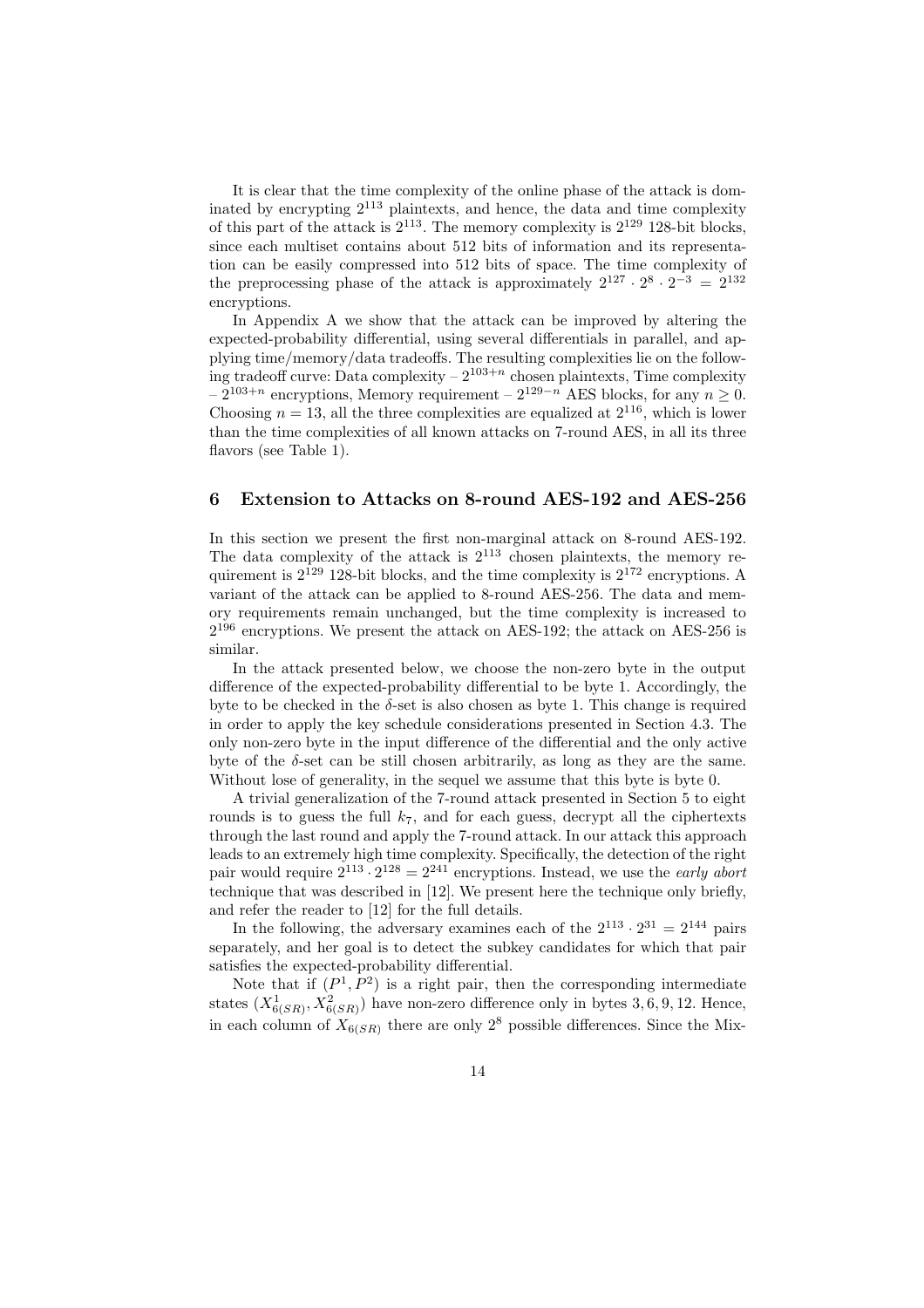Columns and AddRoundKey operations are linear, this implies that in each column of  $X_7$  there are only  $2^8$  possible differences, and thus only  $2^{32} \cdot 2^8 = 2^{40}$ possible pairs of actual values. In the technique presented in [12], the adversary considers these 2<sup>40</sup> pairs in advance, encrypts them through round 7, and stores the actual values before the last AddRoundKey operation in a hash table, sorted by the output difference. In the online phase of the attack, for each examined pair, the adversary considers each shifted column (e.g., bytes 0, 7, 10, 13) independently, and accesses the hash table in the row corresponding to the ciphertext difference. It is expected that  $2^{40} \cdot 2^{-32} = 2^8$  values appear in each row. Since the table gives the actual values before the AddRoundKey operation, and the ciphertexts are the values after that operation, each of the pairs in the table suggests one value for the 32-bit subkey corresponding to that shifted column.

Therefore, for each examined pair, and for each shifted column, the adversary obtains a list of  $2^8$  candidates for the 32-bit subkey corresponding to that column. In a basic variant of the attack, the adversary aggregates these suggestions to  $2^{32}$ suggestions for the full  $k_7$ , and for each suggestion, she decrypts the ciphertext pair through round 7. Then she uses a similar precomputed table for round 6 to get a list of  $2^8$  possible values of bytes 3, 6, 9, 12 of  $u_6$ . For each such value, the adversary checks whether the relations between bytes  $3, 6$  of  $u_6$  and the subkey  $k_7$  described in Section 4.3 hold. If not, the subkey guess is discarded. Since this is a 16-bit filtering, the adversary is left with  $2^{24}$  candidates for the full  $k_7$ and bytes  $3, 6, 9, 12$  of  $u_6$ . Finally, using a precomputed table also in round 0, the adversary obtains a list of  $2^8$  possible values of bytes 0, 5, 10, 15 of  $k_{-1}$ . For each such value, the adversary checks whether the relation between byte 15 of  $k_{-1}$  and the subkey  $k_7$  described in Section 4.3 holds. If not, the subkey guess is discarded. Since this is an 8-bit filtering, the adversary is left with  $2^{24}$  candidates for the full  $k_7$ , bytes 3, 6, 9, 12 of  $u_6$ , and bytes 0, 5, 10, 15 of  $k_{-1}$ . For each of these candidates,  $(P^1, P^2)$  is a right pair w.r.t. the expected-probability differential, and the second-phase of the attack can be applied.

The time complexity of this procedure is  $2^{40}$  simple operations for each examined pair, or  $2^{144} \cdot 2^{40} \cdot 2^{-8} = 2^{176}$  encryptions in total.

The time complexity can be slightly reduced by using a more sophisticated precomputed table in order to check the consistency between bytes 3, 6 of  $u_6$ and the subkey  $k_7$ . The table takes bytes 3,6 of  $MC^{-1}(X_6)$  in both pairs, along with bytes 2,3,5,6 of  $u_7$ , and returns the consistent values for bytes 3,6 of  $u_6$ , if there are any. The precomputation is done by trying all possible candidates for the pair of bytes for  $MC^{-1}(X_6)$  along with the corresponding bytes of  $u_6$ , to see if the decrypted values satisfy the linear relation on the differences before the SubBytes operation of round 5. If this is the case, the entry corresponding to the  $MC^{-1}(\bar{X}_6)$  values and all subkeys of  $u_7$  which satisfy the key relation is stored with the respective  $u_6$  bytes. We note that for each key and each pair, there is probability of  $2^{-8}$  that the condition is satisfied, and thus, only  $2^{56}$  of the entries in the table are nonempty.

At the second part of the online phase of the attack, performed for each of the  $2^{144}$  pairs  $(P^1, P^2)$  and each of the  $2^{24}$  subkeys corresponding to the pair,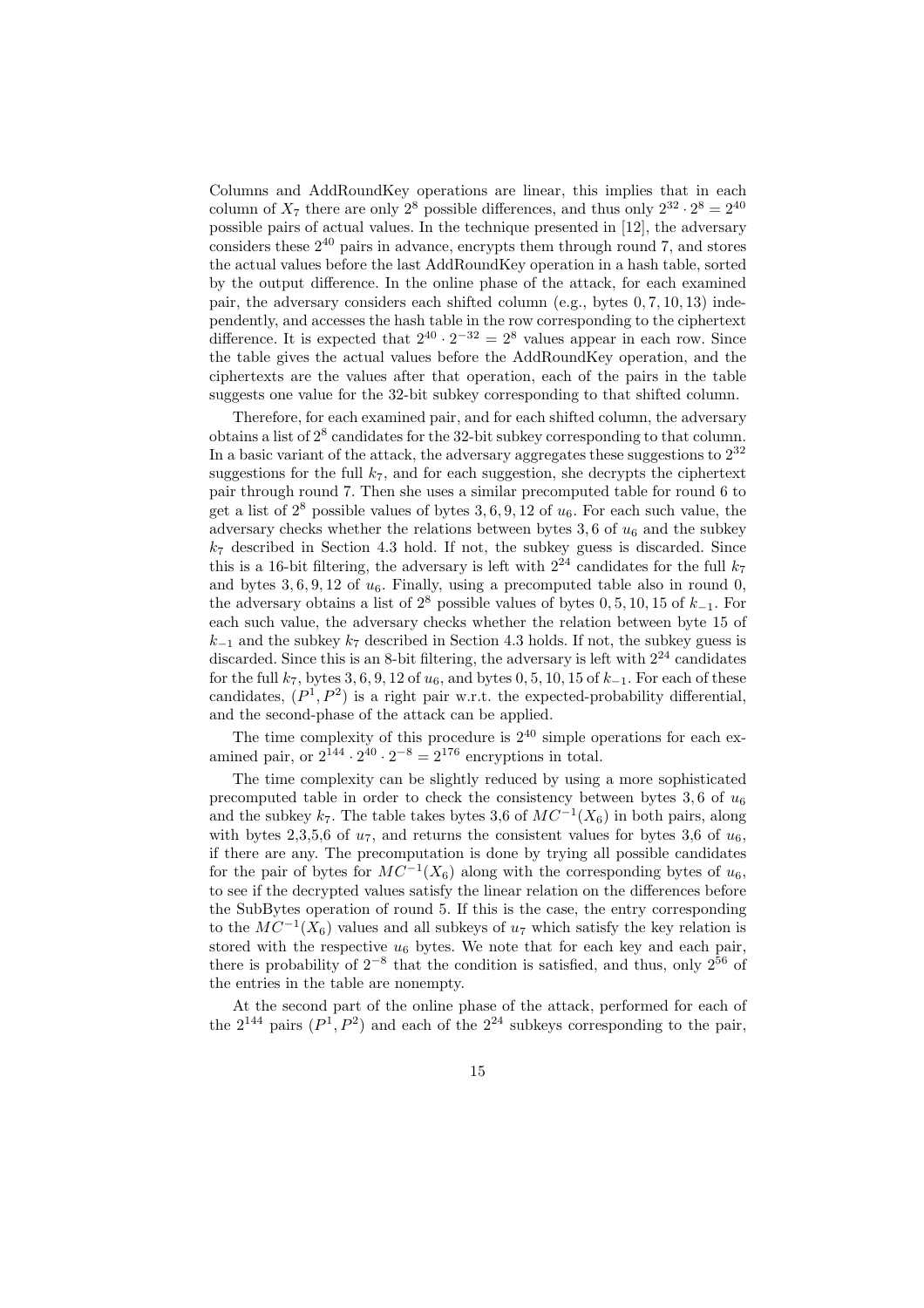the adversary constructs a  $\delta$ -set and checks whether the corresponding multiset appears in the table. Note that while in the 7-round attack this phase requires guessing an additional subkey byte (which is byte  $(13 \text{ of } u_5)$ ), in this attack that subkey byte can be derived from the subkey  $k_7$ . The time complexity of the second part is  $2^{168} \cdot 2^8 \cdot 2^{-4} = 2^{172}$  encryptions.

Therefore, the overall memory requirement of the attack is  $2^{129}$  128-bit blocks (as in the basic version of the 7-round attack), the data complexity is  $2^{113}$  chosen plaintexts, and the time complexity is  $2^{172}$  encryptions. These complexities improve significantly over the only previously known attack on AES-192, which is a SQUARE attack [10] requiring almost the entire codebook and time complexity of 2<sup>188</sup> encryptions.

## 7 Summary

In this paper we introduced three new cryptanalytic techniques which can be used to improve the best known complexities of all the known attacks on 7 and 8 round versions of AES, as detailed in Table 1. In particular, we describe the first real attack on 8-round AES-192 which does not use the full codebook in order to marginally improve the time complexity of exhaustive search. However, all our attacks have impractical complexities, and thus they do not endanger the security of any fielded system.

### References

- 1. Behnam Bahrak and Mohammad Reza Aref, Impossible Differential Attack on 7 round AES-128, IET (IEE) J. on Information Security, Vol. 2, No. 2, pp. 28-32, 2008.
- 2. Alex Biryukov, Orr Dunkelman, Nathan Keller, Dmitry Khovratovich, and Adi Shamir, Key Recovery Attacks of Practical Complexity on AES-256 Variants With Up To 10 Rounds, Advances in Cryptography, proceedings of EUROCRYPT 2010, Lecture Notes in Computer Science 6110, pp. 299–319, Springer, 2010.
- 3. Alex Biryukov and Dmitry Khovratovich, Related-Key Cryptanalysis of the Full AES-192 and AES-256, Advances in Cryptography, proceedings of ASIACRYPT 2009, Lecture Notes in Computer Science 5912, pp. 1–18, Springer, 2009.
- 4. Alex Biryukov, Dmitry Khovratovich, and Ivica Nikolic, Distinguisher and Related-Key Attack on the Full AES-256, Advances in Cryptography, proceedings of CRYPTO 2009, Lecture Notes in Computer Science 5677, pp. 231–249, Springer, 2009.
- 5. Joan Daemen and Vincent Rijmen, AES Proposal: Rijndael, AES proposal, 1998.
- 6. Joan Daemen and Vincent Rijmen, The design of Rijndael: AES the Advanced Encryption Standard, Springer, 2002.
- 7. Hüseyin Demirci, and Ali Aydin Selçuk, A Meet-in-the-Middle Attack on 8-Round AES, proceedings of Fast Software Encryption 2008, Lecture Notes in Computer Science 5086, pp. 116–126, Springer, 2008.
- 8. Hüseyin Demirci, Ihsan Taskin, Mustafa Çoban, and Adnan Baysal, Improved Meet-in-the-Middle Attacks on AES, proceedings of INDOCRYPT 2009, Lecture Notes in Computer Science 5922, pp. 144–156, Springer, 2009.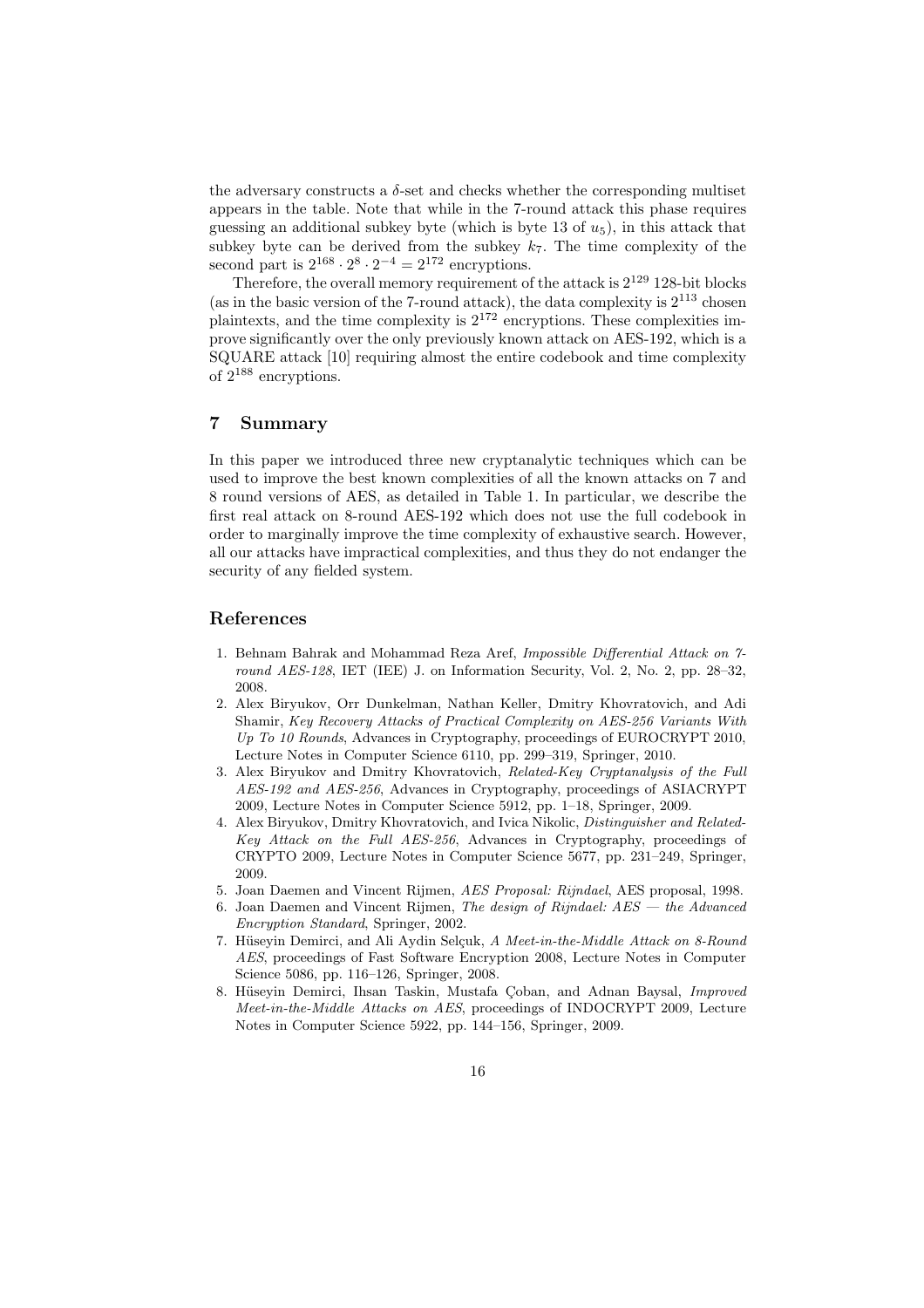| Rounds Key |      | Complexity                                       |                   |                            |                  | Attack Type & Source                  |
|------------|------|--------------------------------------------------|-------------------|----------------------------|------------------|---------------------------------------|
|            | Size | $Data \overline{(CP)}$                           | Memory            | Time                       | $MinMax^{\star}$ |                                       |
| 7          | 128  | $2^{112.2}$                                      | $2^{112.2}$       | $2^{117.2}$ MA             | $2^{117.2}$      | Impossible Differential [12]          |
|            |      | $2^{103+n}$                                      | $2^{129-n}$       | $2^{103-n}$                | $2^{116}$        | Our Results (Sect. 5)                 |
|            | 192  | $19 \cdot 2^{32}$                                | $19 \cdot 2^{32}$ | $2^{155}$                  | $2^{155}$        | SQUARE [10]                           |
|            |      | $2^{32}$                                         | $2^{80}$          | 2 <sup>140</sup>           | $2^{140}$        | Collision [11]                        |
|            |      | $2^{46+n}$                                       |                   | $2^{192-n}$ $2^{94+n}$     | $2^{143}$        | Meet in the Middle [7]                |
|            |      | $2^{113.8}$                                      |                   | $2^{113.8}$ $2^{118.8}$ MA | $2^{118.8}$      | Impossible Differential [12]          |
|            |      | $2^{103+n}$                                      | $2^{129-n}$       | $2^{103+n}$                | $2^{116}$        | Our Results (Sect 5)                  |
|            | 256  | $21 \cdot 2^{32}$                                | $21 \cdot 2^{32}$ | $2^{172}$                  | $2^{172}$        | SQUARE [10]                           |
|            |      | $2^{32}$                                         | $2^{80}$          | $2^{140}$                  | $2^{140}$        | Collision $[11]$                      |
|            |      | $2^{34+n}$                                       |                   | $2^{204-n}$ $2^{82+n}$     | $2^{143}$        | Meet in the Middle [7]                |
|            |      | $2^{113.8}$                                      | $2^{113.8}$       | $2^{118.8}$ MA             | $2^{118.8}$      | Impossible Differential [12]          |
|            |      | $2^{103+n}$                                      | $2^{129-n}$       | $2^{103+n}$                | $2^{116}$        | Our Results (Sect 5)                  |
| 8          | 192  | $2^{127.997}$                                    |                   | $2^{128}$ $2^{188}$        | $2^{188}$        | SQUARE [10]                           |
|            |      | $2^{113+n}$                                      | $2^{129-n}$       | $\mathbf{2}^{172+n}$       | $2^{172}$        | Our Results (Sect. 6)                 |
|            | 256  | $2^{34+n}$                                       | $2^{206-n}$       | $2^{205.6+n}$              | $2^{205.8}$      | Meet in the Middle $[7]$ <sup>†</sup> |
|            |      | $2^{34+\max(n-24,0)}$ $2^{208-n}$ $2^{206+n}$ MA |                   |                            | $2^{208}$        | Meet in the Middle $[8]^{\ddagger}$   |
|            |      | $2^{89.1}$                                       | $2^{97}$          | $2^{229.7}$ MA             | $2^{229.7}$      | Impossible Differential [12]          |
|            |      | $2^{127.997}$                                    | $2^{128}$         | $2^{204}$                  | $2^{204}$        | SQUARE [10]                           |
|            |      | $2^{113+n}$                                      | $2^{129-n}$       | $2^{196+n}$                | $2^{196}$        | Our Results (Sect. 6)                 |

 $*$  — the lowest time complexity which exceeds the other complexities via the tradeoff option (if available).

<sup>†</sup> — [7] estimates the cost of partial encryption as  $2^{-8}$  of an encryption. As there are at least six columns which take part in the partial encryption/decryption, we believe that  $2^{-2.4}$  is a more accurate estimate.

 $^\ddag$  — The complexity is higher than claimed in [8] due to a flaw in the analysis.

Time complexity measures the time in encryption units unless mentioned otherwise. Memory complexity is measured in AES blocks.

 $CP$  — Chosen plaintext,  $MA$  — Memory Accesses.

Table 1. A Comparison of Previous Results with Our New Attacks

- 9. Orr Dunkelman and Nathan Keller, A New Attack on the LEX Stream Cipher, Advances in Cryptography, proceedings of ASIACRYPT 2008, Lecture Notes in Computer Science 5350, pp. 539–556, Springer, 2008.
- 10. Niels Ferguson, John Kelsey, Stefan Lucks, Bruce Schneier, Mike Stay, David Wagner, and Doug Whiting, Improved Cryptanalysis of Rijndael, proceedings of Fast Software Encryption 2000, Lecture Notes in Computer Science 1978, pp. 213–230, Springer, 2001.
- 11. Henri Gilbert and Marine Minier, A collision attack on 7 rounds of Rijndael, proceedings of the Third AES Candidate Conference (AES3), pp. 230–241, New York, USA, 2000.
- 12. Jiqiang Lu, Orr Dunkelman, Nathan Keller, and Jongsung Kim, New Impossible Differential Attacks on AES, proceedings of INDOCRYPT 2008, Lecture Notes in Computer Science 5365, pp. 279–293, Springer-Verlag, 2008.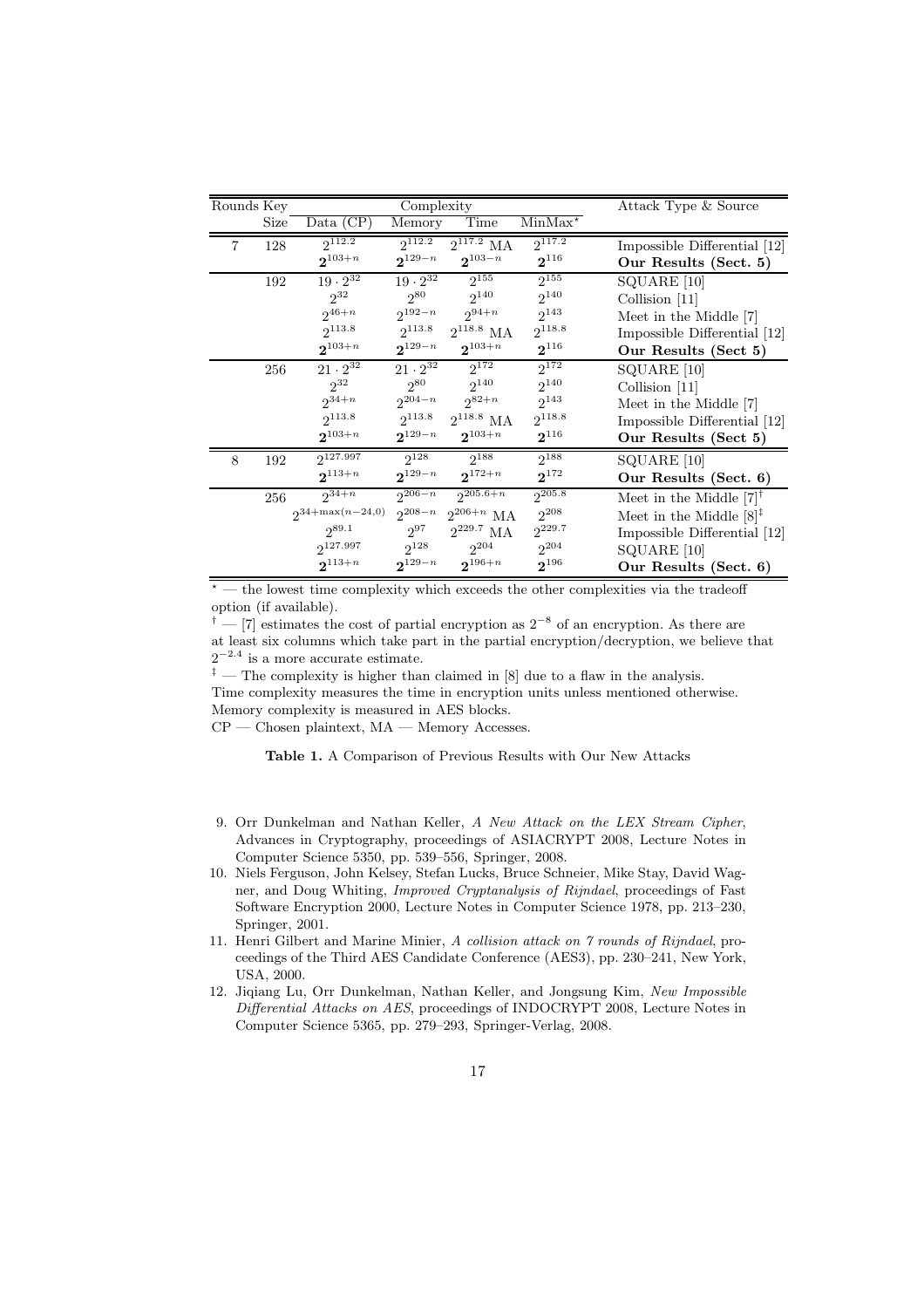- 13. US National Institute of Standards and Technology, Advanced Encryption Standard, Federal Information Processing Standards Publications No. 197, 2001.
- 14. Wentao Zhang, Wenling Wu, Lei Zhang, and Dengguo Feng, Improved Related-Key Impossible Differential Attacks on Reduced-Round AES-192, Proceedings of Selected Areas in Cryptography 2006, Lecture Notes in Computer Science 4356, pp. 15–27, Springer, 2007.

# A Improvements of the Attack on 7-round AES

### A.1 Altering the Expected-Probability Differential

Our first improvement reduces the data and time complexities of the attack by a factor of  $2<sup>8</sup>$  without affecting the memory requirements.

We observe that the time complexity of most components of the attack is significantly lower than the time required to encrypt the plaintexts. Therefore, a tradeoff that would decrease the data complexity, even at the price of increasing the time complexity of the other parts of the attack, may reduce its overall complexity.

Such tradeoff is achieved by slightly modifying the expected-probability differential used in the attack. Instead of requiring the input difference to be nonzero only in byte 0, we can allow the difference to be non-zero also in one of the bytes 5, 10, 15. These bytes are chosen such that the number of possible differences in the state  $X_2$  is not increased, and thus the memory complexity is preserved.

This change reduces the data complexity of the attack to  $2^{105}$ , since it allows the adversary to use structures of size  $2^{16}$  that contain  $2^{31}$  pairs with the input difference of the differential. On the other hand, the change requires to guess four additional bytes of  $k_{-1}$  in order to detect the right pair (if the additional byte is byte 5, then the additional guessed bytes are 3, 4, 9, 14). As a result, the number of pairs remaining after the first filtering step of the attack is increased to  $2^{72}$  (instead of  $2^{48}$ ). For each such pair, there are  $2^{24}$  possible values of 12 subkey bytes (8 bytes of  $k_{-1}$  and 4 bytes of  $u_6$ ) for which that pair satisfies the expected-probability differential. As in the 8-round attack, these values can be found with time complexity of  $2^{24}$  table look-ups for each pair, using the early abort technique. Thus, the time complexity of Phase A of the modified attack is  $2^{96}$  table look-ups.

In Phase B, we observe that since the value of bytes  $3, 4, 9, 14$  of  $k_{-1}$  is irrelevant to the examination of the  $\delta$ -set, the phase has to be performed only  $2^{16}$  times for each of the  $2^{72}$  pairs (instead of  $2^{24}$  times). Thus, its time complexity is  $2^{72} \cdot 2^{16} \cdot 2^8 \cdot 2^8 \cdot 2^{-3} = 2^{101}$  encryptions. Therefore, the overall time complexity of the attack is still dominated by the encryption of the plaintexts, and thus both the data and the time complexity of the attack are reduced to  $2^{105}$ .

### A.2 Using Several Differentials in Parallel

Our second improvement further reduces the data and time complexities by a factor of 5 without affecting the memory requirements.